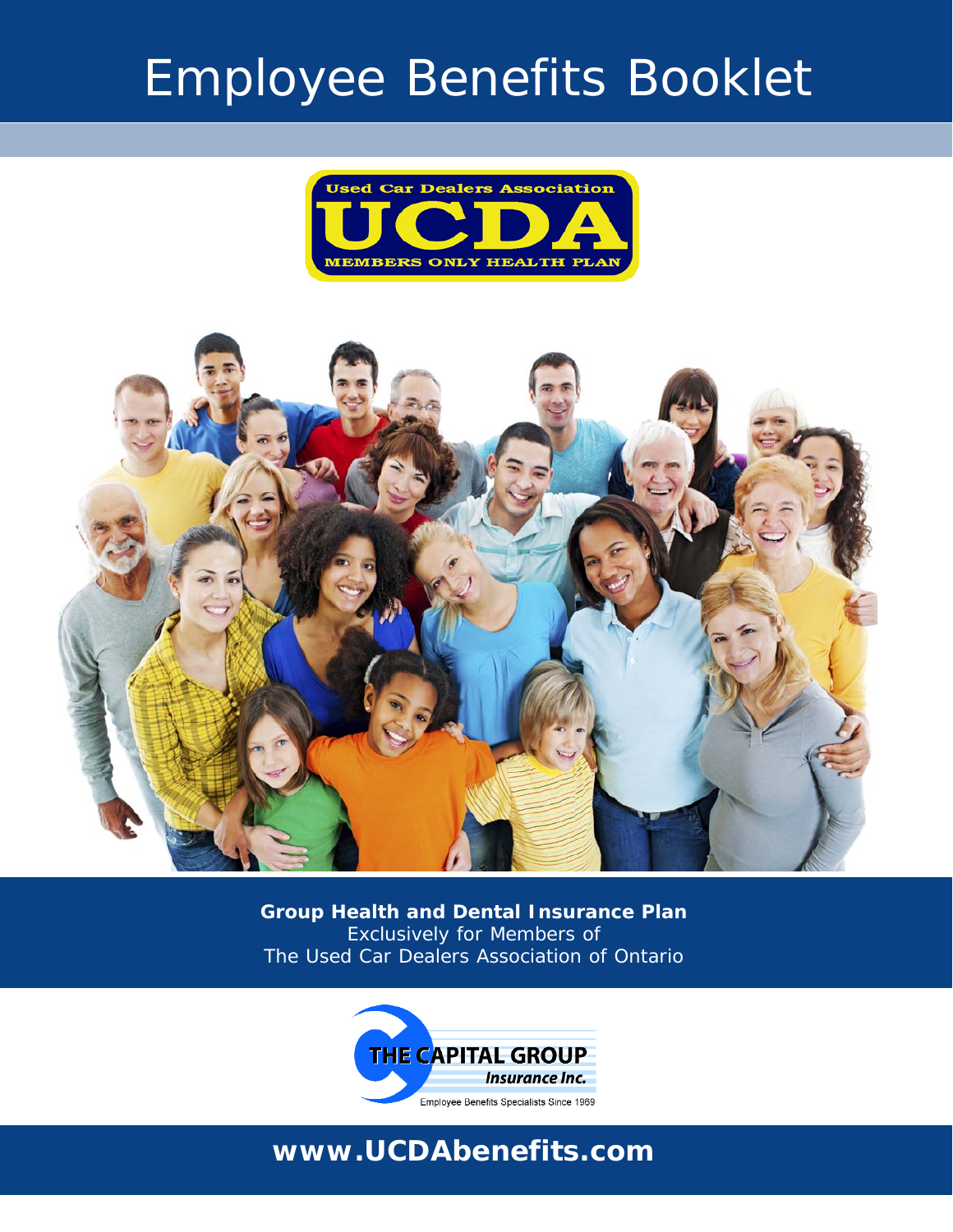**The Used Car Dealers Association of Ontario** has worked together with your plan sponsor to develop a package of benefits to meet your needs. These benefits are an important part of your financial security provided by your plan sponsor.

#### **Questions regarding what's covered?**

If you have any questions about your benefits, you can ask your plan sponsor, or call **NexgenRx** on our toll-free at line 1-866-424-0257.

#### **Adding optional benefits**

Should you wish to add optional benefits such as life insurance, critical illness protection, or personal disability income insurance, please contact **The Capital Group Insurance** at 1-866-476-8722. You can also visit our website at UCDABENEFITS.COM

**To purchase Top-Up Travel coverage, (over 60 days) call:** Canada/USA, toll free 1-877-832-6025 Collect 1-819-566-2066

**Downloading Claim and Enrolment Forms** www.UCDAbenefits.com/forms.html

## **How to make claims:**

| <b>Prescription Drugs:</b>                               | Use pay-direct drug card from NexgenRx                  |  |
|----------------------------------------------------------|---------------------------------------------------------|--|
| <b>Dental Care:</b>                                      | Electronic dental claim submission                      |  |
| <b>Extended Health:</b>                                  | Mail ORIGINAL copies of receipts                        |  |
| (Include claim form from UCDAbenefits.com/forms.html)    |                                                         |  |
|                                                          | Travel Insurance: call emergency number on back of your |  |
| UCDA member ID card or refer to page 18 for contact info |                                                         |  |
| Mail your claim to: NexgenRx Inc.                        |                                                         |  |

**145 The West Mall P.O. Box 110U Toronto,ON. M8Z 5M4** 

## **TABLE OF CONTENTS**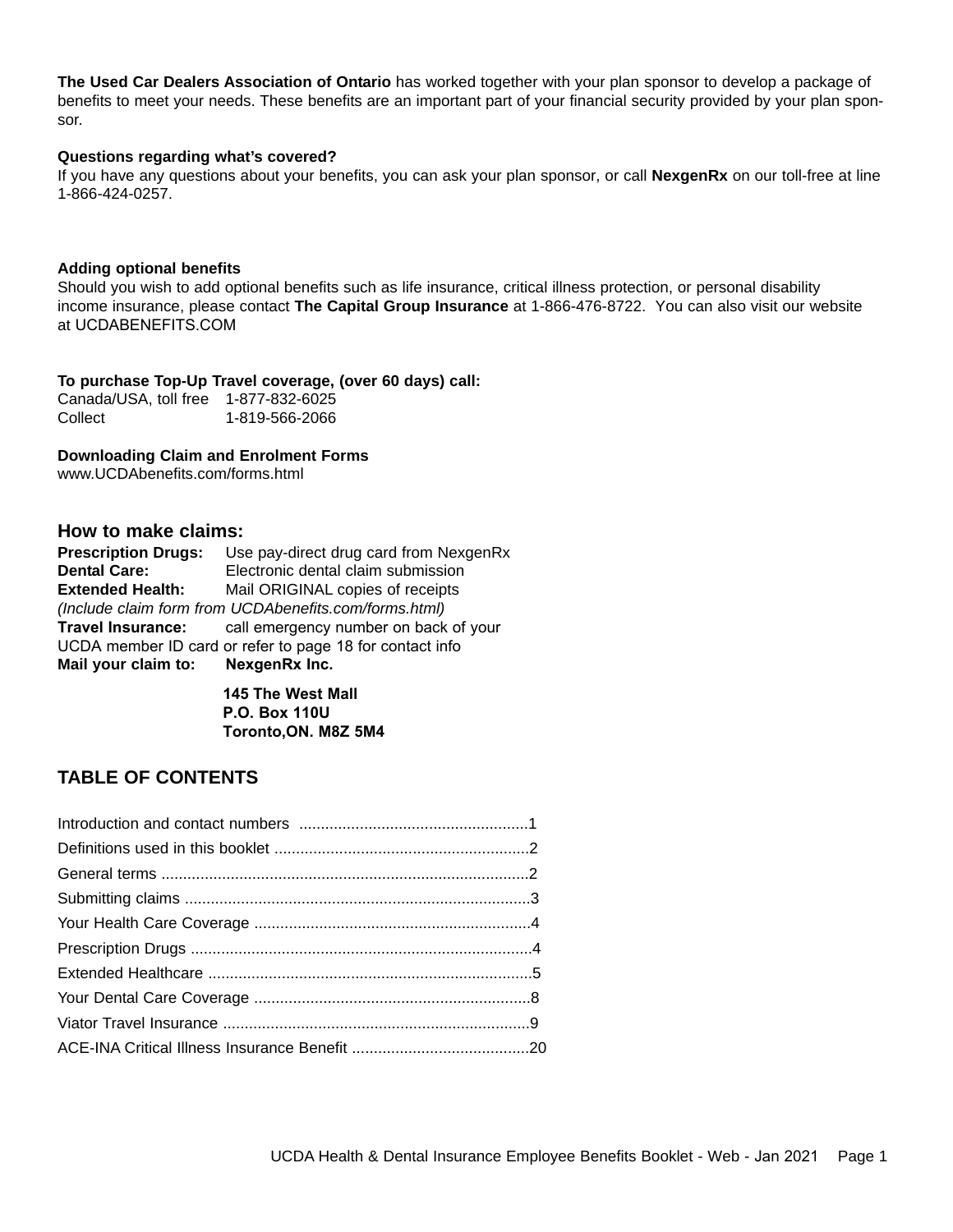## **Definitions**

Here are definitions for some of the terms in this booklet. You will find more definitions included in each section.

## *Co-Insurance*

Co-insurance is the rate at which benefits are payable.

## *Child*

A child is your unmarried son or daughter. This includes a step-child, foster child and a common-law child. Common-law child means a child of your common-law spouse and another person. This child must be dependent on you and your common-law spouse for support and maintenance. A child must be under age 19, and dependent on you for support and maintenance.

Coverage is continued while the child is under age 25 and attending an accredited college or university on a full-time basis. Upon request you must provide confirmation that the child is a full-time student and remains dependent on you for support and maintenance.

Coverage is continued beyond the maximum ages indicated above for a child who is physically or mentally handicapped as long as the child became handicapped before reaching the applicable maximum age stated above, and you provide proof satisfactory to us that the child is not capable of self-support due to the handicap.

## *Dependent*

A dependent is your spouse or child. Anyone who is in the armed forces full-time is not eligible to be a dependent.

#### *Emergency*

An emergency means any sudden, unexpected illness or injury for which the insured person needs immediate treatment.

#### *Family*

A family is you and all your dependents that are covered under the contract.

#### *Covered Person*

Covered person means you or any one of your dependents who is covered under the contract.

#### *Spouse*

A spouse is a person to whom you are legally married or with whom you have a common-law spouse relationship. Common-law spouse means a partner of the opposite sex whom you have lived with for at least 12 months or, where applicable by law, the same sex, who has lived with you for at least 12 months.

Alternatively, an ex-spouse for whom you are legally liable to provide benefits, may be considered eligible under this plan. The maximum number of spouses that can be covered at one time is 1.

#### **General Terms**

#### *Waiting Period For Coverage*

You are eligible the day after the waiting period for coverage ends. The waiting period for coverage begins on the date you start employment and ends on the date you complete 3 months of employment for Drug and Extended Health coverage. You will be eligible for Dental coverage after an additional 3 month waiting period, unless proof of prior coverage has been provided.

#### *Confirming Your Coverage*

When your coverage begins, you will receive a NexgenRx Benefit Card outlining your coverage. Upon receipt, please check the card to make sure the information is correct.

#### *What Changes To Report To Your plan administrator?*

*You must report the following changes immediately to your employer:*

- $\bullet$  changes in dependent coverage, including the birth of a child;
- $\bullet$  change of spouse;
- $\bullet$  change of name;
- change of banking information (if NexgenRx is depositing your claim expenses directly into your bank account). *You report these changes by:*

• Advising your plan administrator of any changes in your coverage needs such as a change from single to family status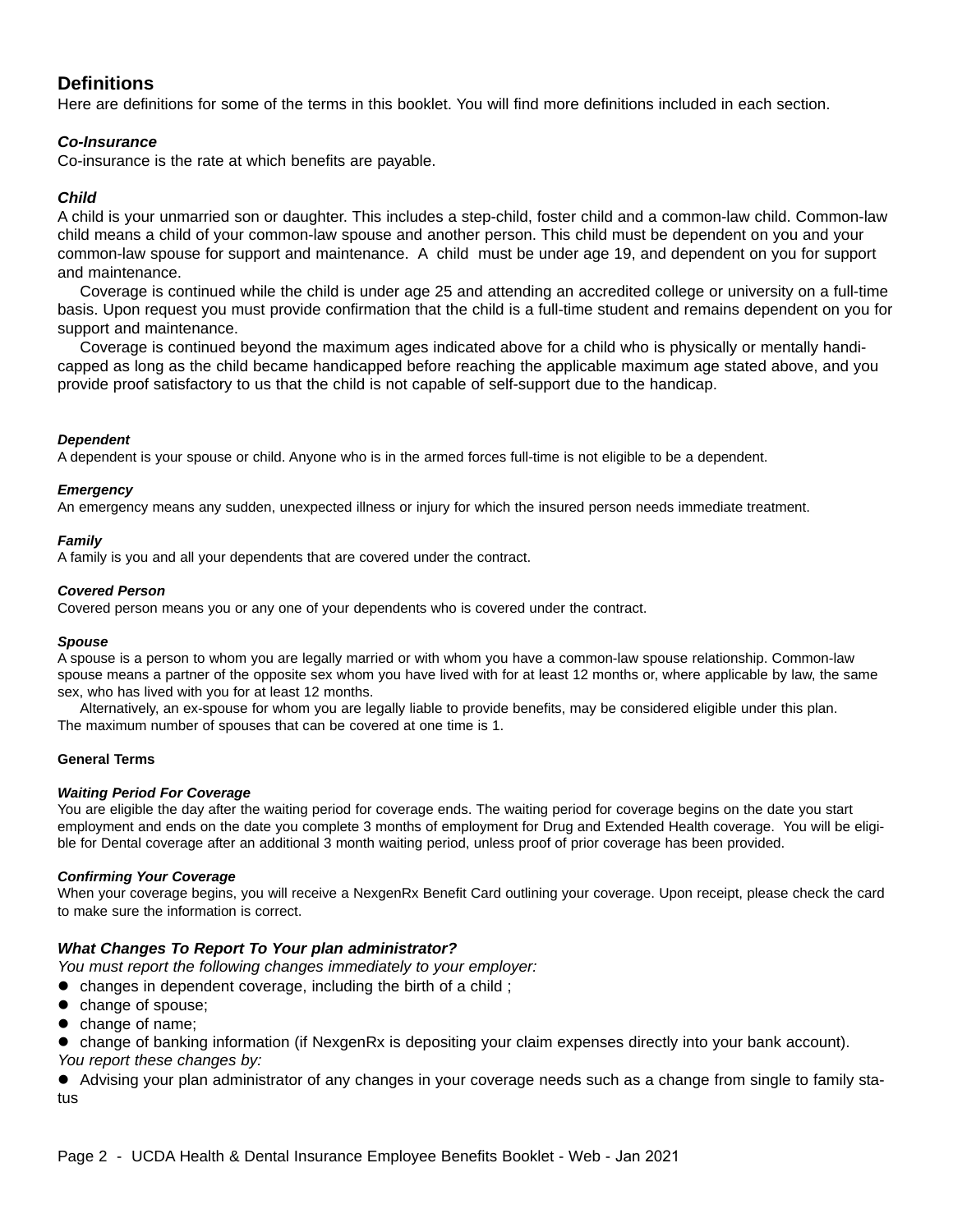## *When Your Coverage Ends*

*On the earliest of the following dates:* 

• When you reach age 70 for drug coverage and age 79 for dental and extended healthcare (including travel insurance)

- The date your employment or membership with the plan sponsor ends
- $\bullet$  The date this contract terminates
- *A dependent's coverage will end on the earliest of the following dates:*
- The date your coverage ends
- The date you request termination of dependent coverage
- The date your dependent no longer satisfies the definition of dependent

## **Legal Action**

No legal action may be taken until 60 days after proof of claim is given to NexgenRx or more than one year after the deadline for providing proof of claim. If you have received benefit payments but the payments end, no legal action may be taken more than one year after the last payment was made.

## **Submitting Claims**

## *Co-ordination Of Benefits With Your Spouse's Plan*

Co-ordination with your spouse's plan is one of the advantages of group coverage. It may allow you to receive up to 100% of costs. First, you must have family coverage that includes Health Care coverage and have an eligible spouse and/or children. Second, your spouse must have the same type of coverage where he/she works.

#### *Claiming Your Spouse's Expenses*

If you are claiming your spouse's expenses, a claim must be sent to your spouse's plan first. Your spouse's plan will pay for the portion of the claim that is covered by them and send your spouse an explanation of payment. You can then send a copy of the explanation and a copy of the receipts, along with a claim for the unpaid portion, to NexgenRx.

## *Claiming Your Child's Expenses*

If you are claiming expenses for your child, you must first claim from the plan of the parent with the earliest birthday (month and day) in the calendar year. For example, if your birthday is May 19th and your spouse's birthday is June 11th, your child will claim under your plan first. Then, the claim for the unpaid portion should be sent to your spouse's plan along with a copy of the explanation of payment and a copy of the receipts.

If you are separated or divorced, claims for your child's benefit must be co-ordinated based on the standard industry guidelines.

#### *Claiming Your Expenses*

If you are claiming your expenses, the claim must be sent to NexgenRx first. NexgenRx will pay for the portion of the claim that is covered by your plan and send you an explanation of payment. Your spouse can then send a copy of the explanation and a copy of the receipts, along with a claim for the unpaid portion, to his/her group carrier.

## **How to submit a claim**

Complete the claim form that is available online at www.ucdabenefits.com/forms.html

*Make sure that your receipts include:*

- $\bullet$  the name of the person who received the service or supply
- $\bullet$  the date the service or supply was received
- $\bullet$  the type of service or supply and
- the cost

*Mail your claim to:* NexgenRx Inc. 145 The West Mall P.O. Box 110U Toronto,ON. M8Z 5M4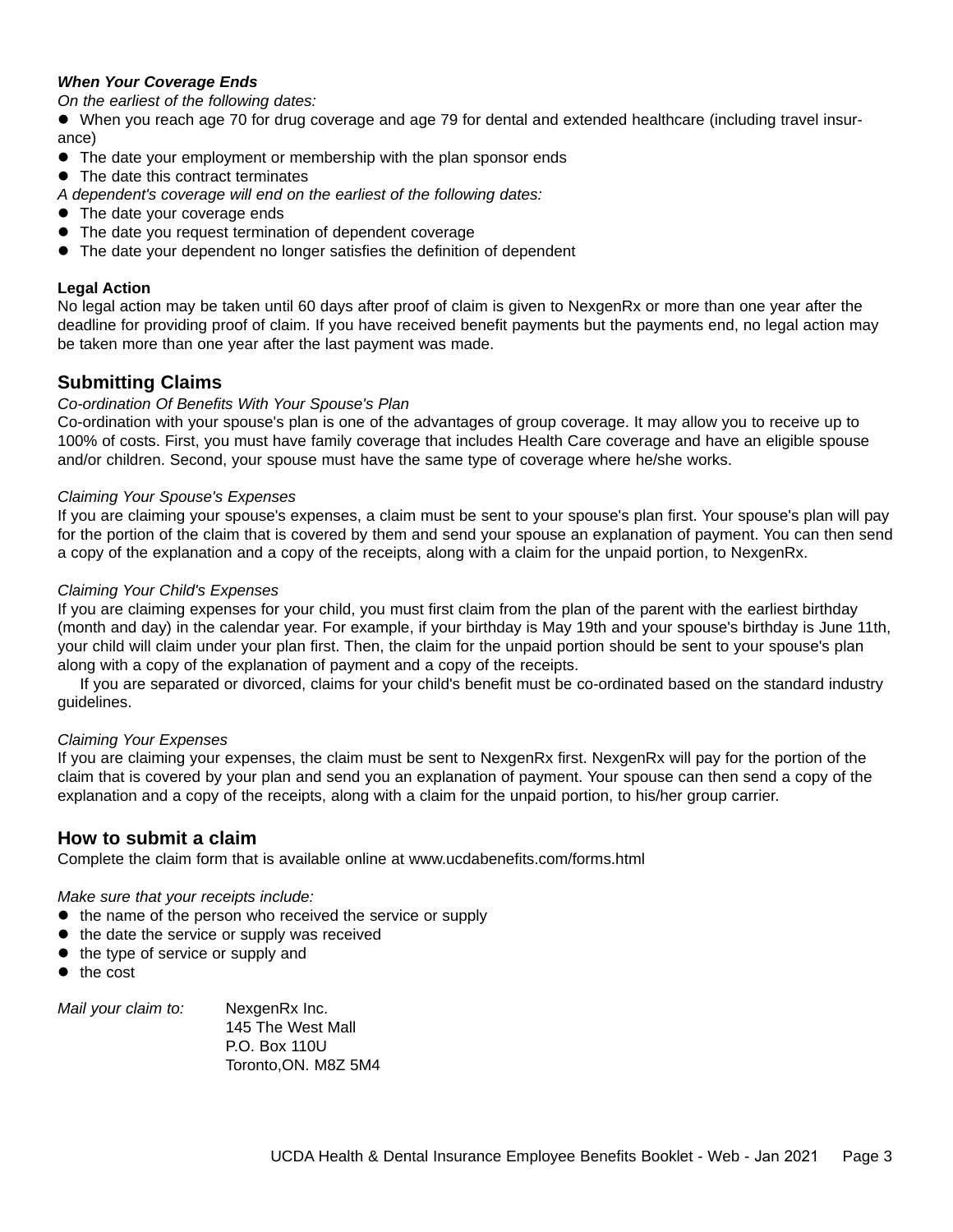## **Your Health Care Coverage**

Your plan will pay for the usual cost of covered services and supplies that are medically necessary to treat an illness, injury or pregnancy.

It will cover:

• The amount that is usually charged for the service or supplies in the area in which the charge is made.

• Services and supplies that are needed to diagnose or treat an illness, injury or pregnancy and that are recognized by the Canadian Medical Association as effective and appropriate and based on accepted standards of Canadian health care.

• Services and supplies that private plans are legally allowed by the government to cover. The plan will not cover services or supplies that are covered by the government plan in your home province.

• Charges for services and supplies that are incurred while the person is covered under this plan

Your coverage includes the following:

- Pay Direct Drugs
- $\bullet$  Hospital accommodation
- Eye examinations
- $\bullet$  Medical services and equipment
- Paramedical services
- Referrals for medical treatment outside the insured person's home province
- Emergency out of province/country treatment
- Travel assistance
- Dental Expenses

## **What Is Covered and How Much the Plan Will Pay**

## **Drugs**

Covered expenses under the drug plan include both the ingredient cost and the dispensing fee. The plan covers up to \$5 of the dispensing fee. Pharmacies charge varying levels of dispensing fees and it is in your own best interest to find a pharmacy that will accept this amount as full payment.

The plan has no deductible.

Your benefit year is December 1 to November 30 each year.

The plan pays up to 80% for eligible expenses.

The plan has an annual maximum of \$1 million per person.

If a generic drug can be substituted for a brand name drug, the plan will only cover the cost of the generic substitute with the lowest price.

However, if the prescription states 'no substitute,' the plan will cover the cost of the brand name drug.

Your plan pays for most drugs that legally require a written prescription as well as prescribed over- the- counter (OTC) drugs and supplies considered to be life sustaining. Examples of these OTC items include insulin, diabetic test strips, disposable insulin needles and syringes, oral potassium supplements, Epi-Pen, nitroglycerin low dose aspirin for blood thinning, niacin for cholesterol lowering, vitamin B12 for certain types of anaemia .

The plan covers up to a 34 day supply of therapeutic drugs, and up to a 100 day supply for maintenance drugs.

You and your dependants can use the NexgenRx drug card to purchase eligible drugs. Use of the NexgenRx drug card authorizes NexgenRx or their authorized agent, to inform pharmacists and physicians on patient safety issues for you and your dependents. NexgenRx, or our authorized agent, is not legally liable for this information.

You and your dependants may not be able to use the NexgenRx drug card to buy drugs from a physician, dentist, clinic, hospital, or some pharmacies, but you can make a claim for the cost of eligible medicines by using a claim form and attaching the receipts. A receipt must show the prescription number and the name of the drug or Drug Identification Number (DIN).

If your NexgenRx drug card is lost or stolen, it must be reported immediately to your administrator.

Page 4 - UCDA Health & Dental Insurance Employee Benefits Booklet - Web - Jan 2021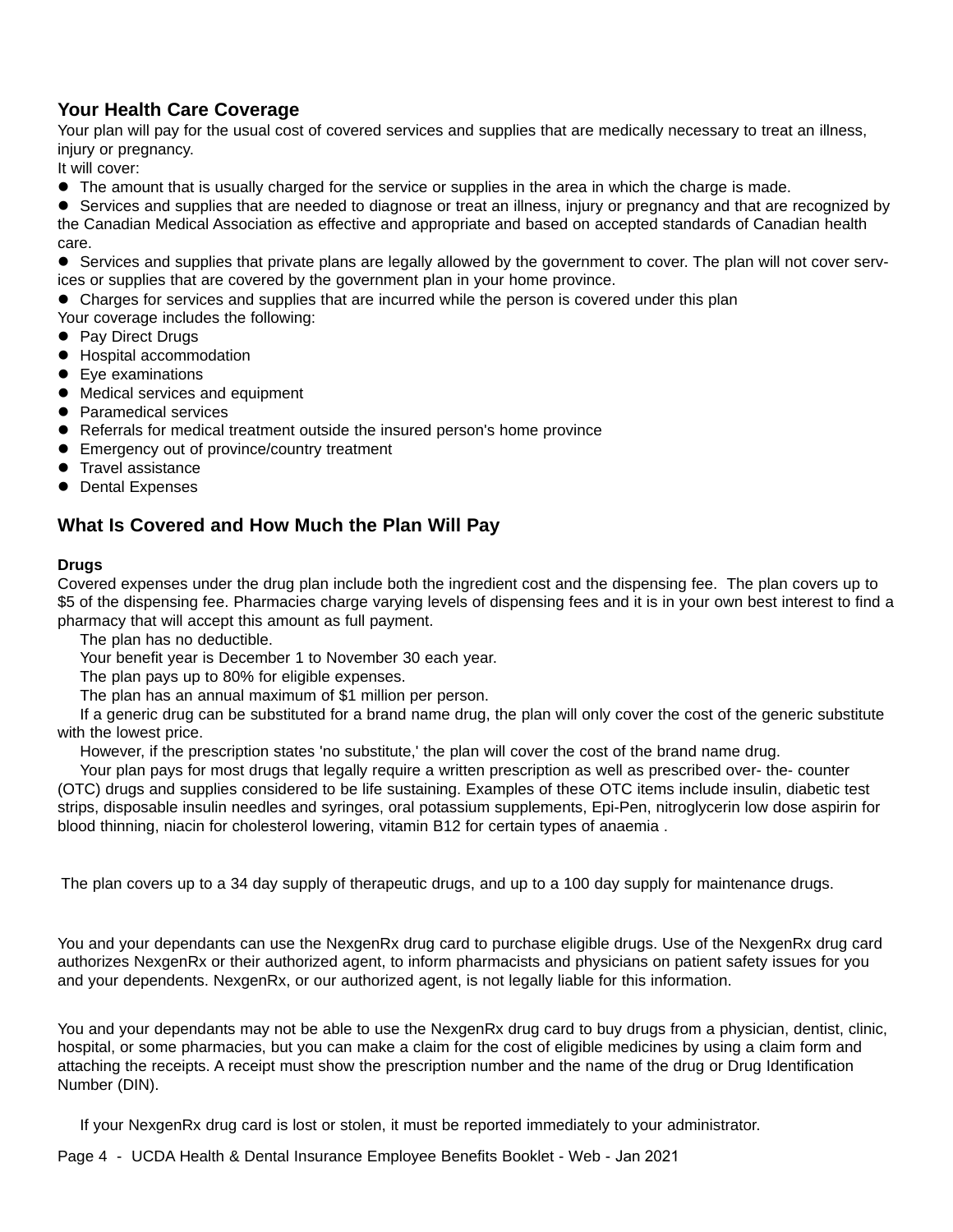## **You and your dependants CANNOT use the drug card to purchase the following items:**

*Check for coverage for these items under your Extended Health Care Plan. You may be able to claim them, but must use a paper claim form.*

- $\bullet$  alcohol swabs
- appliances
- atomizers
- $\bullet$  certain equipment
- ostomy supplies
- devices for giving inhaled medications (for example, an aero chamber) blood glucose monitor and prosthetic devices

## **We will NOT pay for the following:**

- $\bullet$  hair growth stimulants
- $\bullet$  fertility drugs
- erectile dysfunction drugs
- $\bullet$  immunizations and vaccines
- anti-obesity drugs
- $\bullet$  alcohol
- $\bullet$  bandages
- contraceptives other than birth control pills
- cosmetic items
- sunscreens
- cotton
- vitamins (except injectables), minerals, dietary supplements food substitutes, infant food or formula
- $\bullet$  disinfectants
- $\bullet$  homeopathic medicines
- $\bullet$  non-disposable insulin injectors
- products which can be bought without a prescription, other than some life supporting products
- spring loaded devices used to hold lancets

## **Extended Health Care (EHC) benefits**

*For your extended health care benefits:*

The plan has no deductible.

Your benefit year is December 1 to November 30 each year.

The plan pays up to 80% of eligible expenses.

The plan has an annual maximum of \$35,000/person and up to \$140,000/family.

The plan will cover Class "A" Driver's medicals as required by the Ontario Ministry of Transportation up to \$100 every 36 months.

## **Hospital Accommodation**

For hospital services there is no deductible and the plan pays at the rate of 100% for eligible expenses.

For in-hospital services the plan will cover the difference between the cost of a ward and a semi-private room in a hospital, up to \$250/person/day for up to 40 days/year.

The hospital stay must be because of illness, injury or pregnancy and the patient must be confined on an in -patient basis.

## **Vision Care**

For vision care there is no deductible and pays at the rate of 100% up to \$200 every 24 months.

The plan will cover up to \$50 for eye exams every 24 months (included in the \$200 overall maximum.

## **Paramedical Practitioner Services**

The plan will pay reasonable and customary fees to the maximums listed below.

The plan will pay an overall annual maximum of \$500/practitioner/person and up to \$1,200/practitioner/family.

## **The plan will pay for the following practitioners:**

*Chiropractors*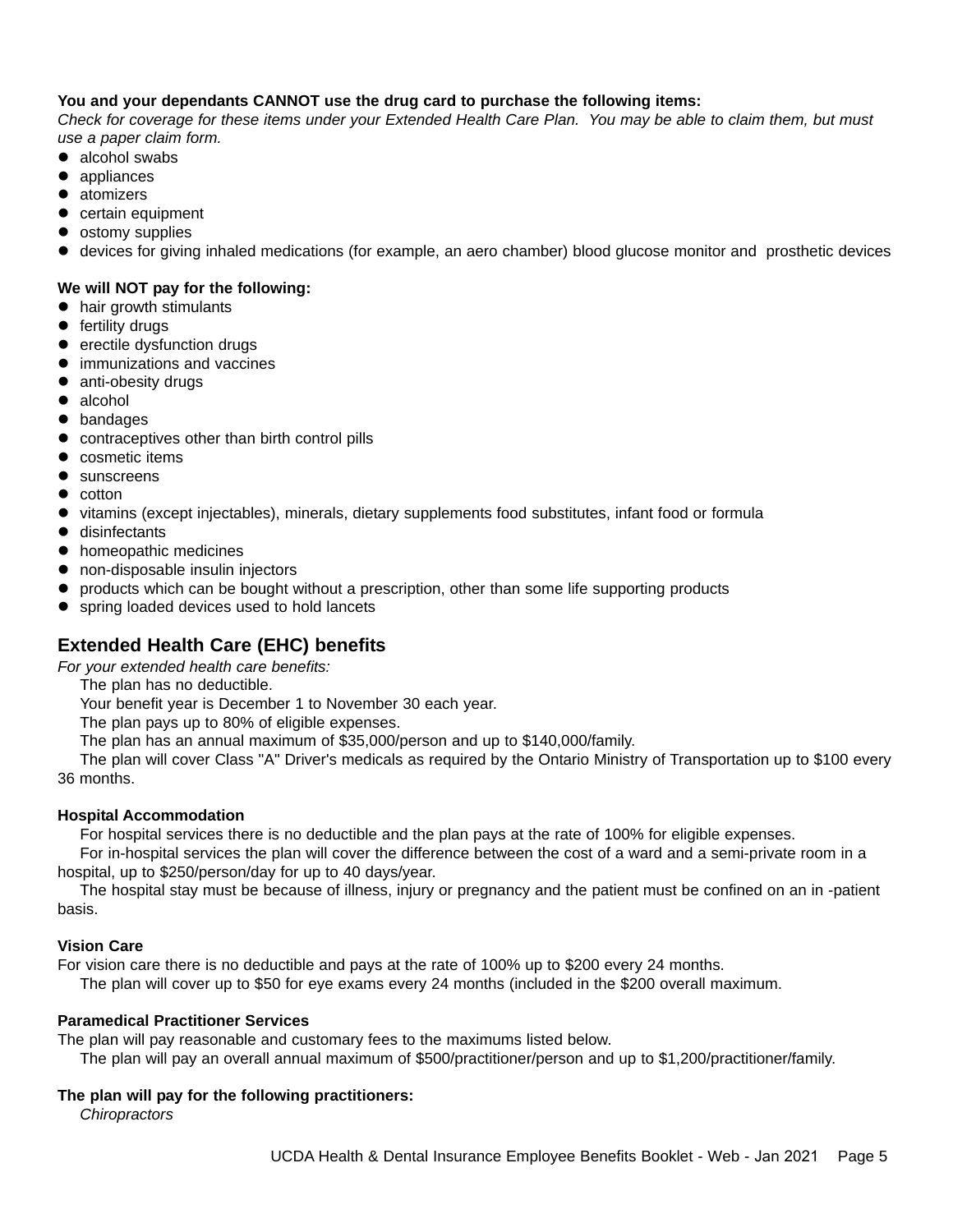*Osteopaths Podiatrists Acupuncturists Naturopaths (\$750 per person/year) Physiotherapists Speech Therapists Occupational Therapists Psychologists Audiologists Nutritionists Registered Massage Therapy* 

These practitioners must be registered in the province where the service is given, be performing a service for which their registration applies and cannot be a person who normally lives with you nor be a person related to nor a member of your immediate family.

The plan will cover the cost of up to 1 laboratory test or x-ray recommended by a licensed chiropractor, osteopath, chiropodist or podiatrist in any benefit year.

## **Registered Nurses**

The plan will cover these services to a maximum of \$10,000/person/year and up to \$40,000/family/year.

Services provided by a Registered Nurse, Registered Nursing Assistant or Registered Practical Nurse, must be approved by NexgenRx in advance. These services must be provided in the insured person's home by a Registered Nurse, Registered Nursing Assistant or Registered Practical Nurse who does not normally live with, is not related to, nor is a member of the insured person's immediate family.

The plan will not cover the cost of a Registered Nurse, Registered Nursing Assistant or Registered Practical Nurse if the care they provide is not the skilled duties that only they can provide. We will also not cover the cost of care from a Registered Nurse, Registered Nursing Assistant, or Registered Practical Nurse that is provided in a nursing home, rest home, home for the aged, hospital, or any facility that provides similar care.

#### **Ambulance Services**

The plan will cover the cost of a licensed ambulance or other emergency service, that transports the insured person to and from the nearest hospital that is able to give the necessary treatment up to a maximum of \$100/person/trip. This also covers travel between hospitals.

#### **Convalescent Care**

The plan will pay for active treatment or convalescent care in a Rehabilitative, Convalescent or Chronic Care Institute when prescribed by a physician, up to \$150 per day for semi-private accommodation to a maximum of 30 days per year. After age 65, the lifetime maximum is \$6,000/person

Home Care Services are covered up to \$2,500/person/year and up to \$8,000/family/year

#### **Medical Equipment**

The plan covers the cost of out-patient supplies obtained from a hospital or surgical supply company in your home province. It will also cover the cost of rental charges for wheelchairs, hospital beds and other temporary therapeutic equipment that NexgenRx approve. It may cover the cost of purchasing this equipment if NexgenRx determine that it is more economical than renting. NexgenRx must approve the purchase before it is made. The plan will pay a reasonable and customary fee for the least expensive device that is medically adequate.

*The following is a list of examples of items that the plan will cover if prescribed by a physician and approved by NexgenRx:*

- Aero chambers
- Apnea monitor
- Blood glucose monitor

• Breast prostheses after a mastectomy, including replacement(s) every 2 years, and 2 surgical bras in a calendar year

- Casts
- Compressors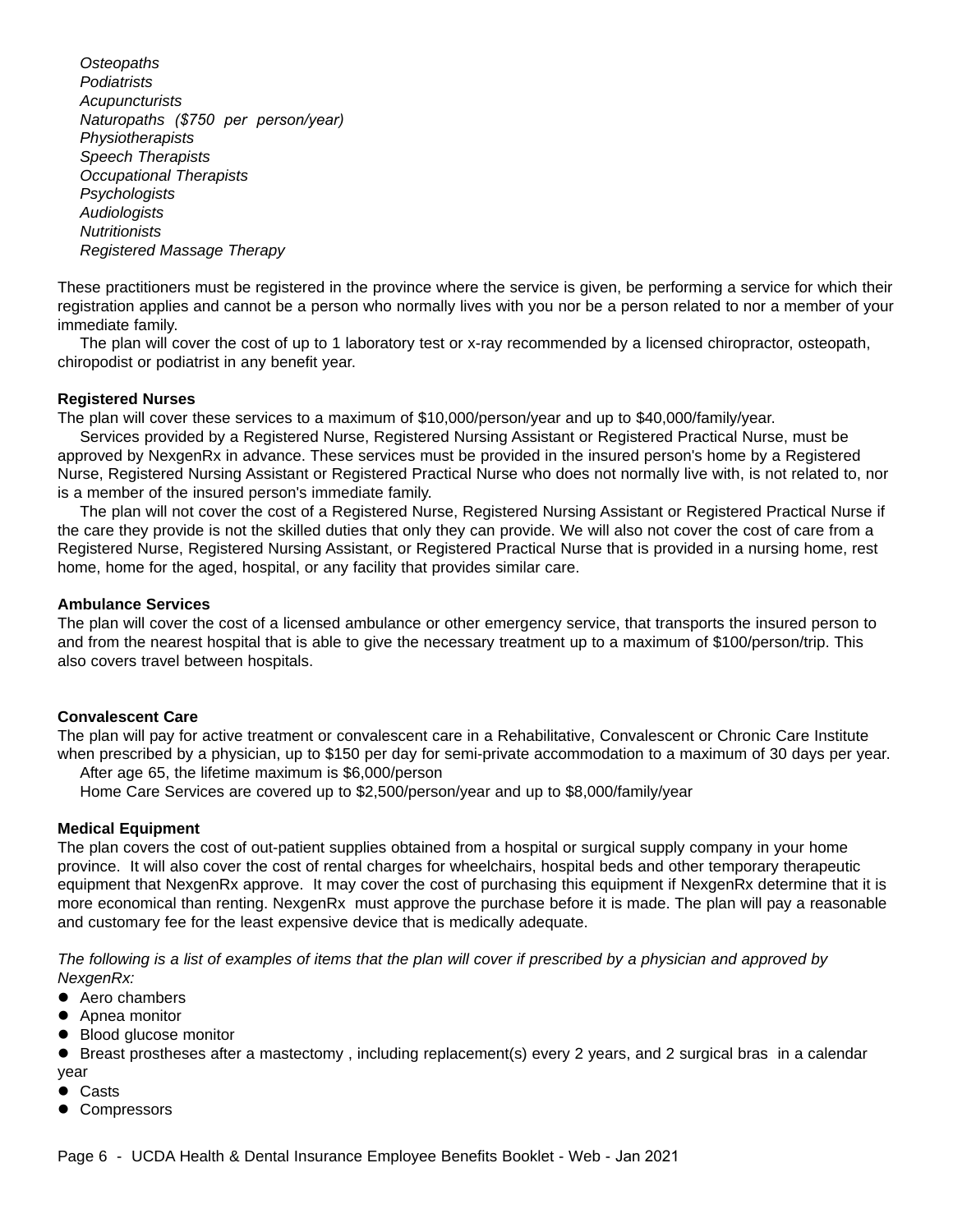- Crutches and canes
- Grab bars
- Hearing aids and repairs (not including batteries) up to a maximum of \$500/person/5 years
- Nebulizers to administer asthma medication
- Ostomy supplies
- Oxygen and oxygen equipment
- $\bullet$  Prosthetic lens prescribed after cataract surgery
- Surgical stockings are covered up to 2 pairs/person/year
- T.E.N.S. machine (for chronic pain)
- Walkers, braces, artificial limbs and eyes and other approved prosthetic devices
- Wigs following chemotherapy or radiation up to \$200 per lifetime

The following is a list of examples of items that are not covered even if prescribed by a physician:

- Air conditioners or purifiers
- Blood pressure kits
- Breast pumps
- Craftmatic, Ultramatic or other lifestyle beds
- Exercise equipment, machines or programs
- Home or car modifications (for example, ramps or lifts)
- **•** Humidifiers
- Mattresses (except for standard mattresses with approved hospital beds)
- Obus Formes or orthopaedic pillows.

#### **Dental Accident**

If healthy, natural teeth are damaged or lost due to a sudden impact, the plan will cover the cost of the dental services required to repair or replace the teeth if the impact that caused the damage or loss happened while you or your dependant are covered under this provision up to a maximum of \$2,500/person/year and up to \$10,000/family/year.

This does not include damage or loss caused by objects or food placed in the mouth.

The amount payable will pay is based on the least expensive treatment that is adequate to correct the damage. No more than the fee stated in the current Dental Association General Practitioner's Fee Guide will be covered. This treatment must be completed within 12 months of the impact. If treatment is scheduled to occur more than 90 days after the impact, NexgenRx must be given a treatment plan before the end of the 90-day period.

Orthodontic care must be for relocating teeth that are accidentally forced out of position or for splinting damaged teeth for stability. Dental procedures to correct existing cross bites, alignment of rotated teeth, closing of spaces, and uprighting teeth are not covered. Implants and treatment related to implants are also not covered.

## **Emergency Out-Of-Province/Country Travel Coverage**

Referral for medical treatment Out of Province/Country Please refer to the explanation of travel benefits on page 14.

## **What You Are Not Covered For**

*The plan will NOT pay for the cost of:*

• health care services or supplies that you or your dependants are eligible to claim under Workers' Compensation legislation in your province of residence

- health care services or supplies required due to intentionally self-inflicted injury
- health care services or supplies required as the result of war, rebellion, or hostilities of any kind, whether or not the you or your dependant is a participant
- health care services or supplies required as the result of participation in a riot or civil disturbance
- health care services or supplies due to committing a criminal offence or provoking an assault
- services required by a court, your employer, a school or anyone other than your physician. (For example, your employer requiring a doctor's note or a court requiring that you receive psychological services.)
- $\bullet$  treatment on temporomandibular joint (the hinge joint of the jaw)
- any service and supplies for which the you or your dependant would not normally be charged
- cosmetic treatments

 $\bullet$  "in vitro" or "in vivo" procedures, or any other infertility procedures, unless otherwise specifically covered in this contract.

The prescription drugs "XYREM" and "STELARA".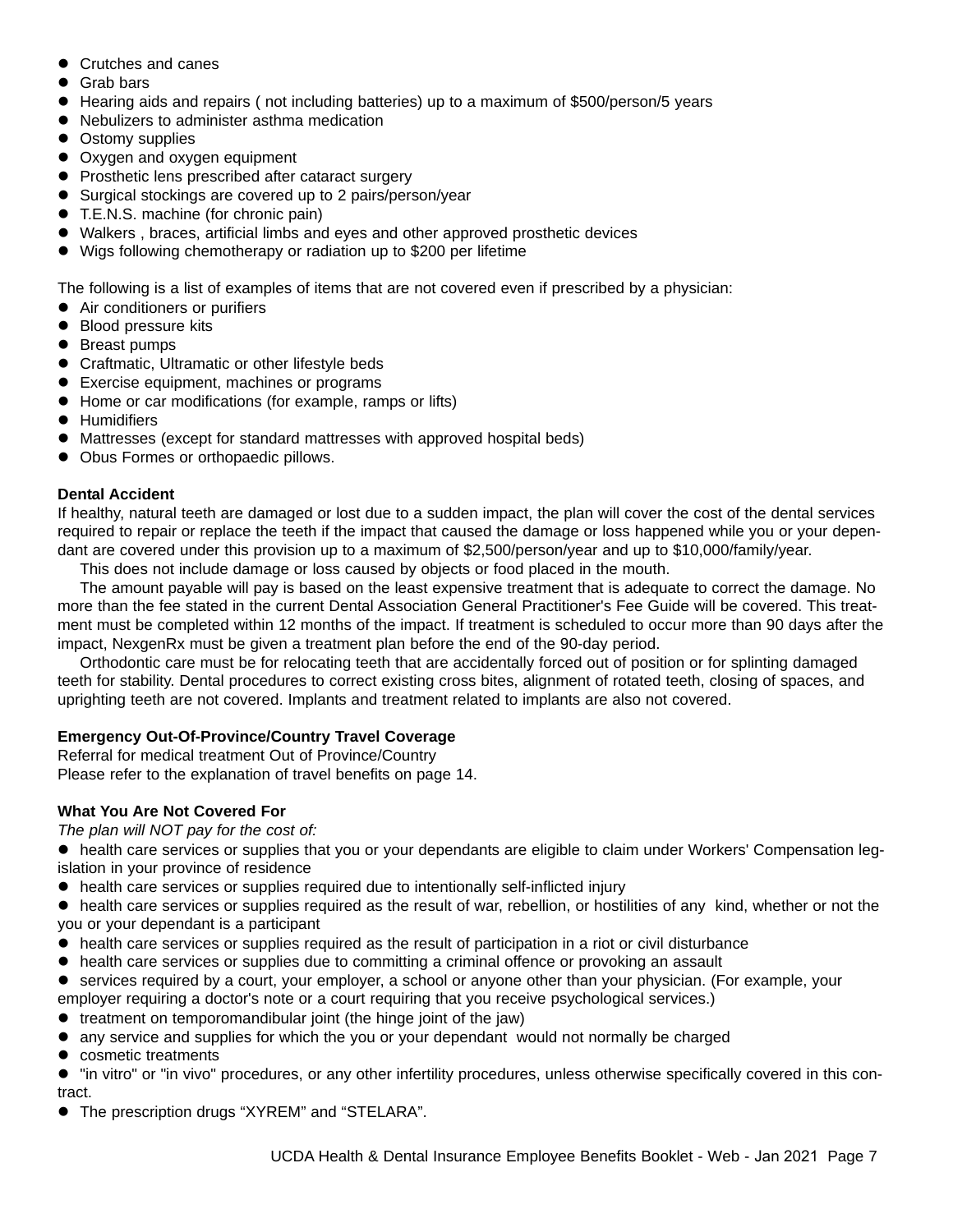any service that we are legally prohibited from paying.

## **Your Dental Coverage**

## **When Your Dental Treatment Will Cost More Than \$600**

If the cost of any dental treatment will be more than \$600, NexgenRx recommend that you submit a "pre-determination" before the treatment is started. A pre-determination is a report describing the proposed treatment and cost. NexgenRx will determine how much of the treatment is covered before the treatment begins and give you and your dentist a written estimate of how much you will be responsible to pay before the treatment begins.

If you do not submit a pre-determination prior to the treatment being performed and submit the claim post treatment, your claim may be delayed in processing. In order to assess whether the treatment will be allowed, NexgenRx may need to obtain x-rays and or study models from your dentist. This process will delay your claim assessment.

## **What Is Covered and How Much the Plan Will Pay**

The plan has no deductible

Your benefit year is December 1 to November 30 each year

The amount payable is a percentage (as outlined below) of the current Dental Association Suggested Schedule of Fees for General Practitioners of the province in which you reside.

The plan has an annual maximum of \$1,500/person/year

#### *Diagnostic Coverage*

80% of diagnostic covered costs such as oral exams and x-rays.

#### *Preventive Coverage*

80% of Preventive covered costs such as scaling and polishing

#### *Basic Restorative Coverage*

80% of restorative covered costs such as fillings

#### *Endodontic Coverage*

80% of endodontic covered costs such as root canal therapy

#### *Periodontic Coverage*

80% of periodontic covered costs such as treatment of the gums

#### *Basic Surgical Coverage*

80% of surgical covered costs such as tooth extractions

Your maximum applies to diagnostic services, preventative services, basic restorative services, endodontic services, periodontic services and basic surgical services.

Coverage is based on the cost of the least expensive treatment that could be used to treat or prevent the dental problem. If the cost of the dental work given is more than the cost of the least expensive treatment, the plan will only cover the cost of the least expensive treatment.

#### **Limitations**

Fluoride treatments are limited to once every 12 months. Recall exams and polishing are limited to once every 6 months. Oral Hygiene Instruction is limited to 1 per lifetime. Bitewing x-rays are limited to once every 12 months. Full Mouth Series X-rays are limited to once every 3 years. Scaling (root planning) are payable up to 8 units every 12 months.

#### **What You Are Not Covered For**

*The plan will NOT pay for:*

• Dental services or supplies that the insured person is eligible to claim under the Workers' Compensation legislation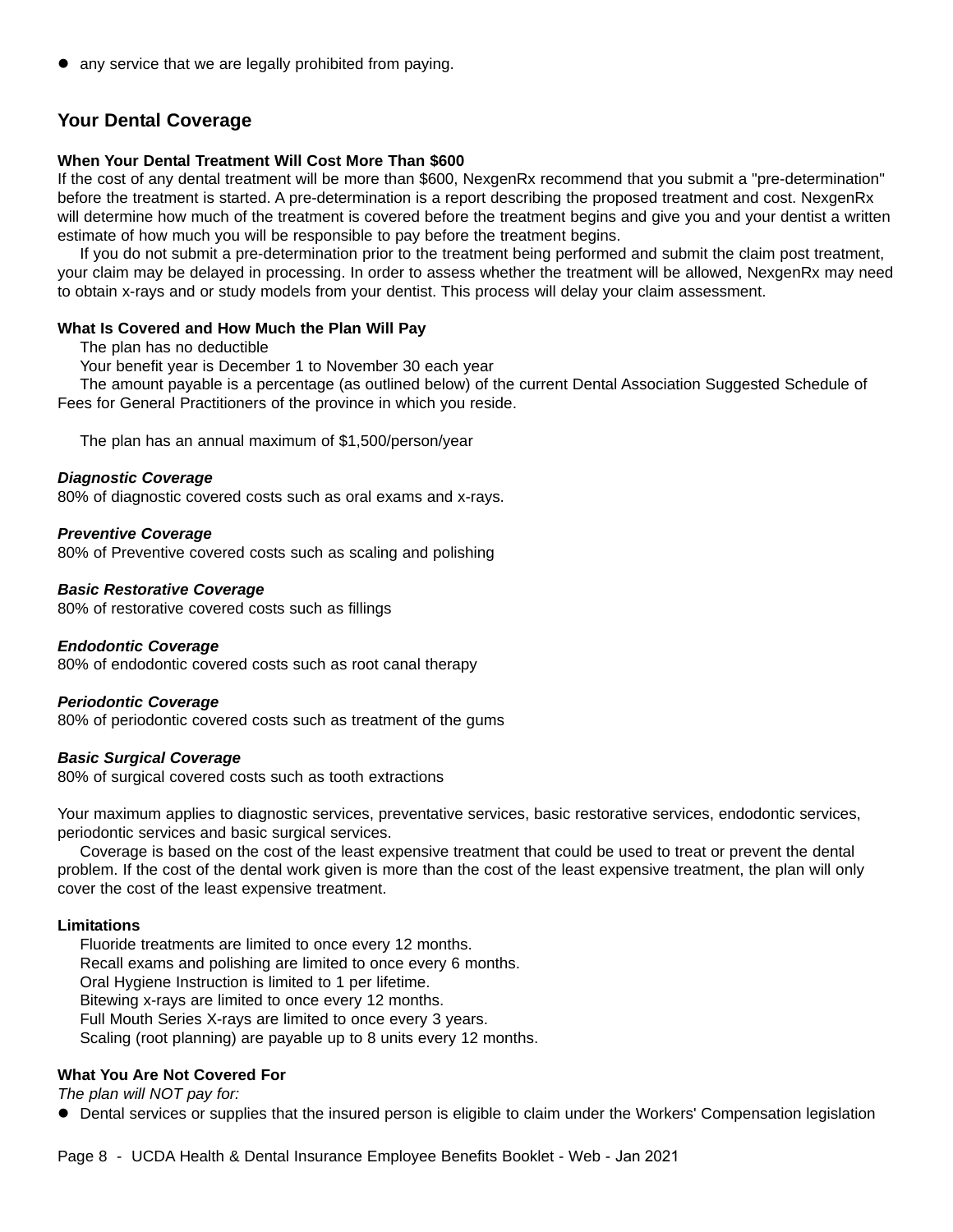• Any dental charges not included in the current Dental Association Suggested Schedule of Fees for General **Practitioners** 

- Cosmetic procedures
- Charges for appointments that are not kept
- Charges for completing claim forms

• Treatment to correct temporomandibular joint dysfunction (The hinge joint of the jaw is called the temporomandibular joint.)

- Any endodontic treatment which was started before the effective date of coverage
- The replacement of dental appliances that are lost, misplaced or stolen
- Any treatment related to orthognathic surgery (remodeling or reconstruction of your jaw)

If you have any questions, please contact your plan sponsor or call NexgenRx toll-free at 1-866-424-0257.

## **IMPORTANT NOTICE - PLEASE READ CAREFULLY**

Travel insurance is designed to cover losses arising from sudden and unforeseen circumstances occurring while temporarily travelling outside your province or territory of residence. It is important to read and understand this plan before travelling.

This booklet includes information on your eligibility, qualifications for eligible dependents, effective and termination dates, and details about your benefits. If you have any questions or need more information, please contact the plan administrator at your place of employment.

The information provided here is a summary of your benefits program and does not in itself constitute an agreement. If there is any discrepancy between this information and the plan master policy and governing documents, the terms of the latter take precedence.

Global Excel Management, Inc. (called "Global Excel") provides medical assistance and claims services under the policy.

## **IN THE EVENT OF A MEDICAL EMERGENCY, IT IS EXTREMELY IMPORTANT THAT YOU CONTACT GLOBAL EXCEL:**

The emergency telephone numbers are listed in this booklet under Contact Information (page 30) and on the back of your medical assistance card.

Global Excel must be contacted before seeking medical treatment or as soon as possible after being admitted to a hospital. Upon verification, Global Excel will confirm eligibility for coverage to the hospital. If a condition renders you unable to contact Global Excel, someone else must advise Global Excel of the situation immediately. It remains your responsibility to ensure that Global Excel has been contacted prior to receiving medical treatment or as soon as is reasonably possible.

*VIATOR Out-of-Province/Canada Group Travel Advantage Medical Emergency Insurance and Assistance Program is underwritten by Royal & Sun Alliance Insurance Company of Canada and administered by Expert Travel Financial Security (E.T.F.S.) Inc. (called "ETFS"), a member of the ETFS Financial Group.*

*® The following is a registered trademark of Expert Travel Financial Security (E.T.F.S.) Inc., a member of the ETFS Financial Group: the Viator logo.*

*TM The Royal & SunAlliance logo is a trademark owned by Royal & SunAlliance Plc, licensed by Royal & Sun Alliance Insurance Company of Canada.*

#### **TABLE OF CONTENTS FOR TRAVEL INSURANCE**

| Important Notice     |    |
|----------------------|----|
| Schedule of Benefits | 10 |
| Eligibility          |    |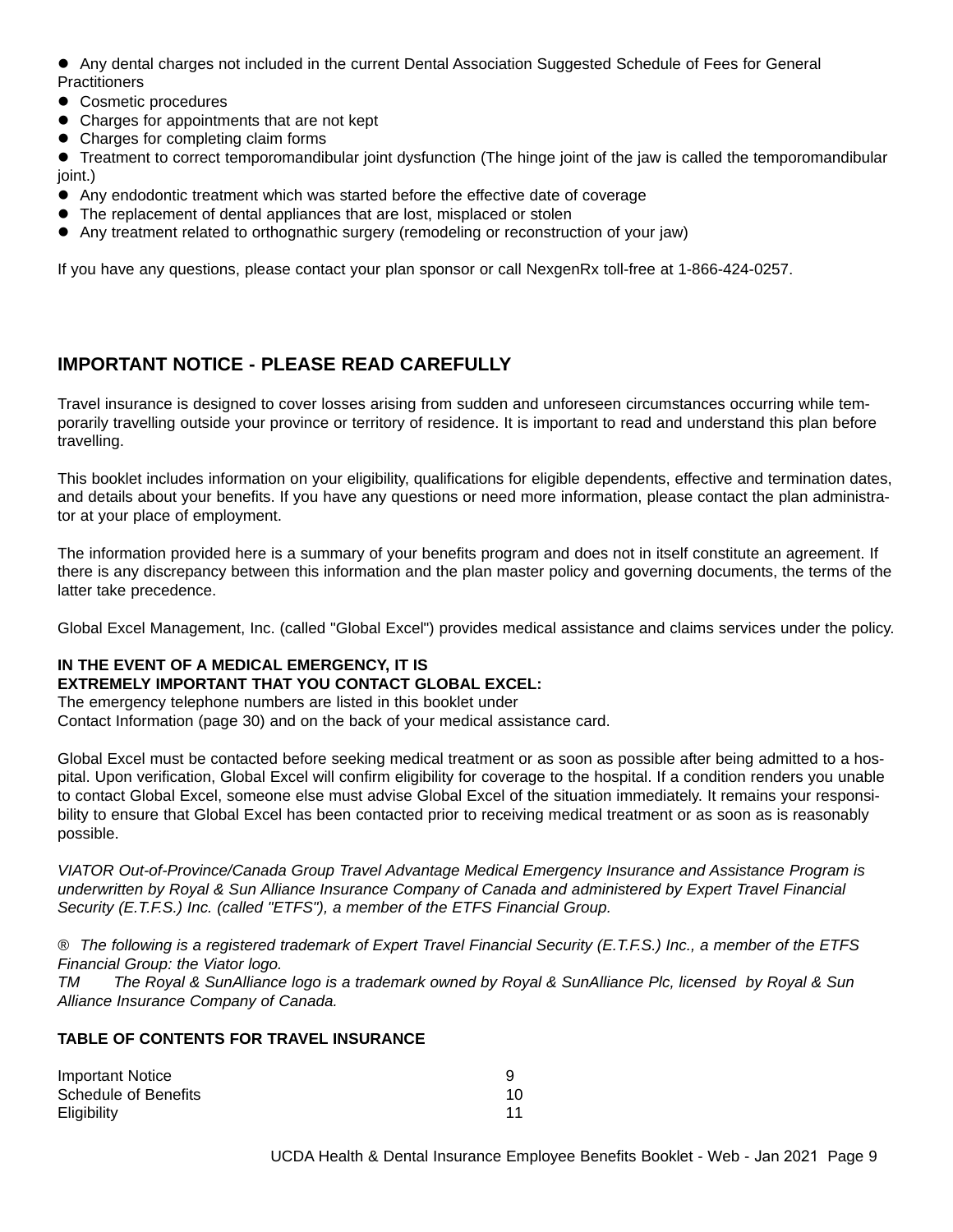| <b>Eligible Dependents</b>                          | 11                |
|-----------------------------------------------------|-------------------|
| Spouse                                              |                   |
| Dependent Child                                     |                   |
| Termination                                         |                   |
| <b>Benefits</b>                                     | $12 \overline{ }$ |
| <b>Referral Benefit</b>                             | 12                |
| <b>Out-of-Province Medical Benefits</b>             | 12 <sup>2</sup>   |
| 1. Hospital                                         | 13                |
| 2. Physician                                        | 13                |
| 3. Doctor Prescribed Treatments/Services/Appliances | 13                |
| 4. Ambulance Services                               | 13                |
| 5. Paramedical Practitioners                        | 13                |
| 6. Nursing Care                                     | 13                |
| 7. Dental Treatment                                 | 13                |
| 8. Medical Evacuation                               | 13                |
| 9. Return of Travel Companion                       | 13                |
| 10. Family/Friend Hospital Visit                    | 13                |
| 11. Child Care                                      | 14                |
| 12. Return of Vehicle                               | 14                |
| 13. Meals and Accommodation                         | 14                |
| 14. Return of Deceased                              | 14                |
| <b>Emergency Incidental Benefits</b>                | 14                |
| 1. Alternate Transportation                         | 14                |
| 2. Trip Cancellation                                | 14                |
| 3. Baggage Insurance                                | 14                |
| 4. Business Expenses                                | 15                |
| <b>Travel Assistance Benefits</b>                   | 15                |
| <b>Medical Assistance Services</b>                  | 15                |
| <b>General Assistance Services</b>                  | 15                |
| <b>Extension of Coverage</b>                        | 15                |
| Limitations                                         | 15                |
| <b>Exclusions</b>                                   | 16                |
| <b>General Provisions</b>                           | 16                |
| 1. Other Insurance                                  | 17                |
| 2. Co-ordination of Benefits                        | 17                |
| 3. Subrogation                                      | 17                |
| 4. Examination of the Policy                        | 17                |
| 5. Evidence of Age                                  | 17                |
| Claims                                              | 17                |
| <b>Currency</b>                                     | 18                |
| <b>Processing and Submission Timeframes</b>         | 18                |
| <b>Contact Information</b>                          | 18                |
| <b>Protecting Your Privacy</b>                      | 19                |

## **BENEFIT SUMMARY**

| Overall maximum for all benefits: | \$5 million CAD                       |
|-----------------------------------|---------------------------------------|
| <b>Medical Referral</b>           | Up to \$75,000 per lifetime           |
| Hospital                          | Reasonable & Customary Costs          |
| Incidental Hospital Expenses      | Up to \$250                           |
| Physician                         | Reasonable & Customary Costs          |
| Prescriptions                     | 30-day supply per prescription        |
|                                   | Up to \$250 for lost prescriptions    |
| <b>Diagnostic Services</b>        | Reasonable & Customary Costs          |
| <b>Medical Appliances</b>         | Reasonable & Customary Costs          |
| <b>Ambulance Services</b>         | Reasonable & Customary Costs          |
| <b>Paramedical Practitioners</b>  | \$500 per practitioner, per emergency |
| <b>Nursing Care</b>               | Up to \$5,000 per emergency           |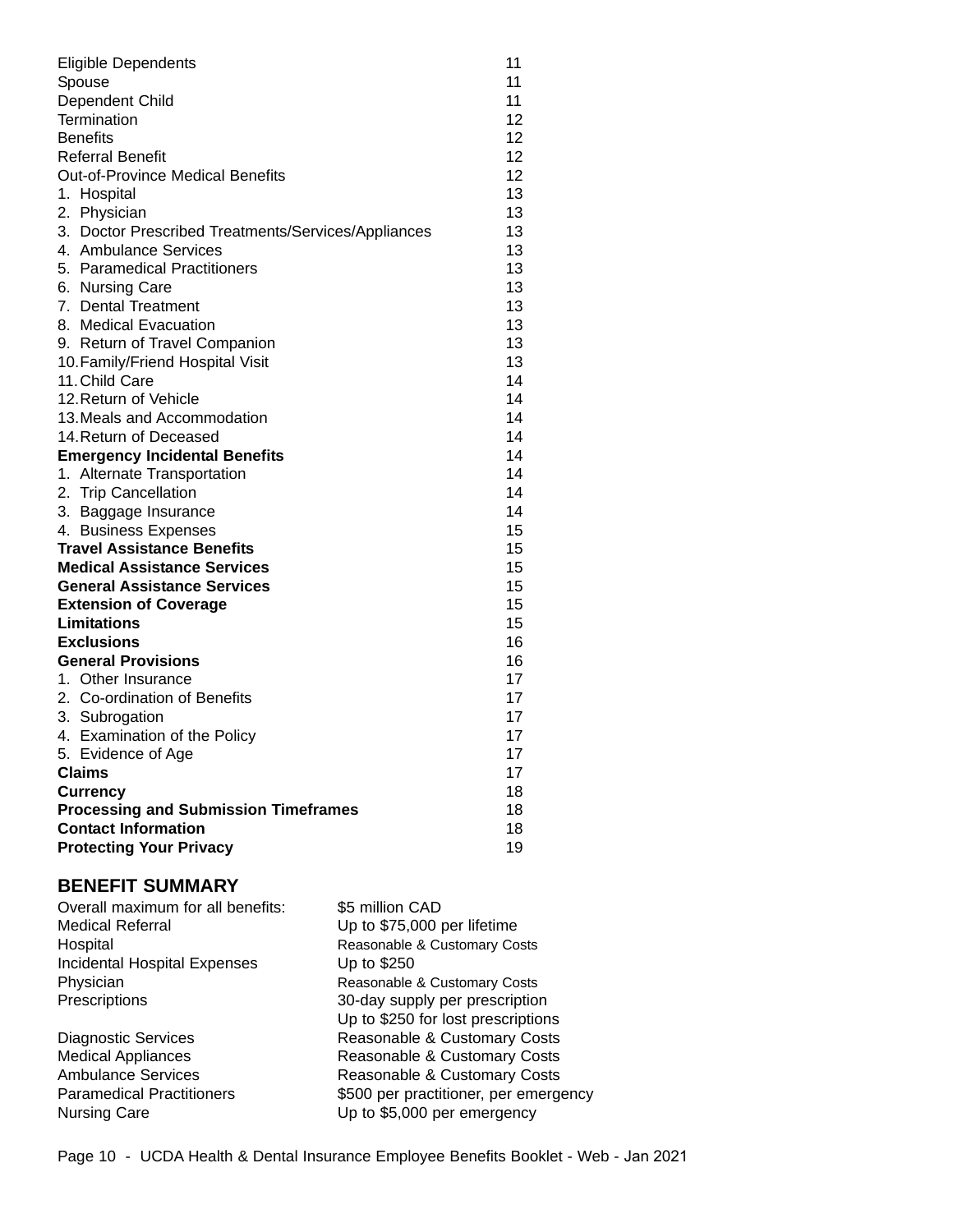| Treatment of Dental Accidents     |
|-----------------------------------|
| <b>Treatment of Dental Plan</b>   |
| <b>Medical Evacuation</b>         |
| <b>Return of Travel Companion</b> |
| Family/Friend Hospital Visit      |
|                                   |

Child Care Up to \$5,000 per trip Return of Vehicle Up to \$5,000 Return of Deceased Up to \$5,000

Up to \$2,000 Up to  $$300$ Reasonable & Customary Costs One way economy airfare Single round-trip economy airfare, plus up to \$150 per day to \$3,000 Meals & Accommodation Up to \$150 per day, \$3,000 per trip

## **EMERGENCY INCIDENTAL BENEFITS**

| Alternate Transportation | Up to \$5,000           |
|--------------------------|-------------------------|
| <b>Trip Cancellation</b> | Up to \$5,000 per trip  |
| Baggage Insurance        | Up to $$1,000$ per trip |
| <b>Business Expenses</b> | Up to $$1,000$ per trip |

## **ELIGIBILITY**

- 1. You must be a permanent resident of Canada;
- 2. You must be employed in Canada;
- 3. You must be covered under the Government Health Insurance Plan of your province or territory of residence;
- 4. You must qualify for coverage under your employer's supplementary health plan;
- 5. You must be younger than the termination age specified in the Schedule of Benefits; and
- 6. (a) If you are covered as an employee, you must:
- i. work the minimum number of hours per week specified by your employer; and
- ii. satisfy the waiting period specified by your employer; or
- (b) If you are covered as a member of the policyholder who is other than an employer, you must:
- i. be a member in good standing of the policyholder; and
- ii. be on the monthly list of members entitled to coverage provided by the policyholder.

#### *Coverage will become effective on the later of:*

- 1. the date the policy becomes effective; or
- 2. the date you qualify for coverage under the policyholder's supplementary health plan.

## **Eligible Dependents**

Your dependents become eligible for coverage on the date you become eligible or the date they first become your dependent, whichever is later. You must be eligible for coverage in order for your dependents to be eligible. Dependents must have their primary residence with you, and:

- 1. be covered under the Government Health Insurance Plan of their province or territory of residence;
- 2. qualify for coverage as a dependent under the policyholder's supplementary health plan.

#### **Spouse**

The person to whom you are legally married, or a person with whom you have been residing with for the cohabitation period specified by your employer in the master application.

## **Dependent Child**

*Your unmarried child, or the unmarried child of your spouse, who is:*

- 1. under the age limit specified by your employer in the master application; and
- 2. primarily dependent on you for support; and
- 3. not employed on a full-time basis; or
- 4. any age and physically or mentally disabled and totally dependent on you for support.

Note: Coverage for disabled employees or employees who are not actively at work (as indicated in the master application) on the date their coverage would normally become effective will become effective on the date the employee resumes active work, or immediately if the required premiums are paid (except for employees on leave of absence).

Note: You may only provide coverage for one spouse at a time.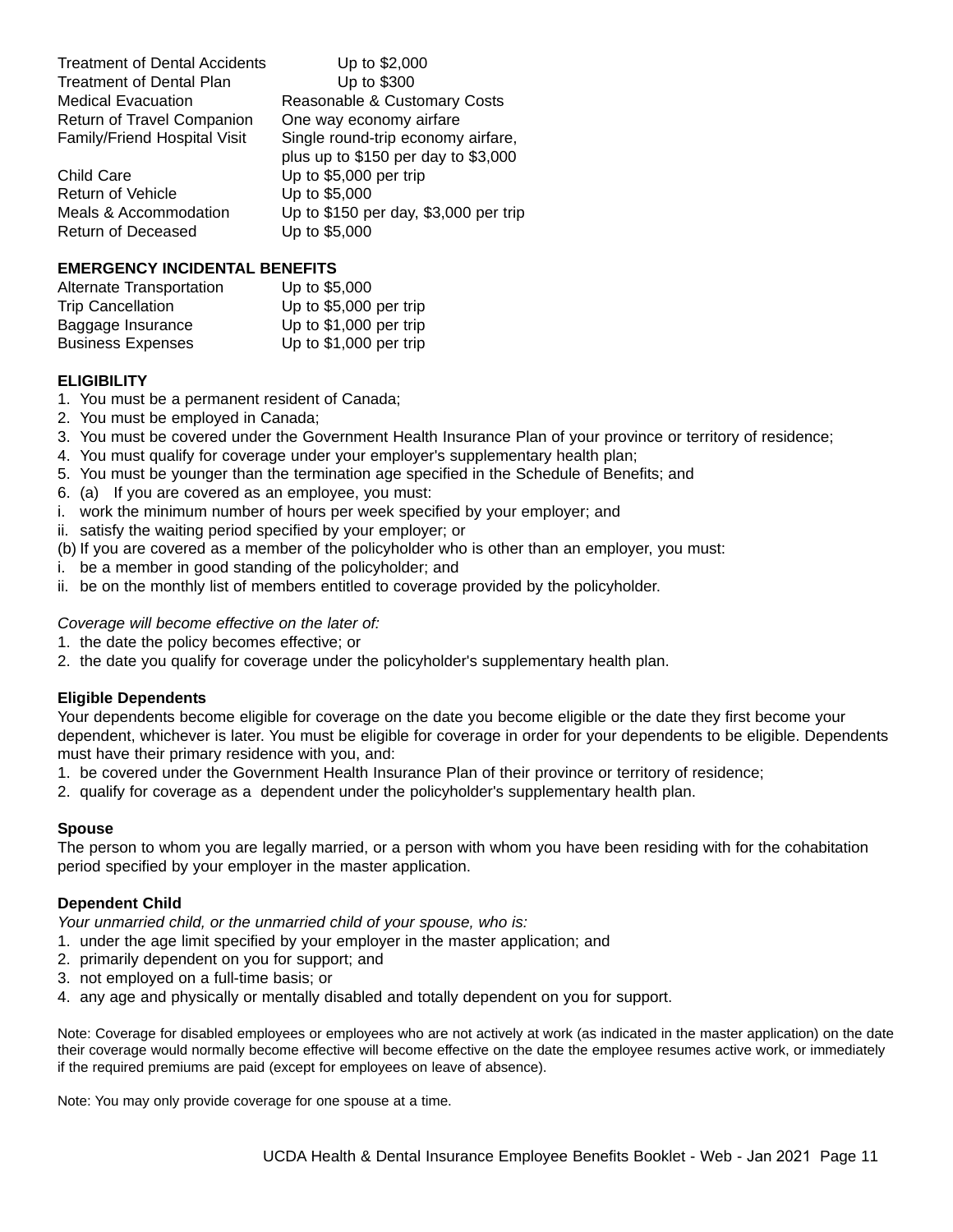Note: Dependents registered for full-time school at an accredited institute of learning outside of Canada are only eligible for benefits that result from an emergency. As such, during an emergency, students may be required to return to their province or territory of residence (see Limitations). Proof of school attendance must be provided at time of claim.

Note: In the event of your death, coverage for dependents will continue for the length of time specified by your employer's supplementary health plan or to the date a dependent ceases to be eligible or remarries (whichever occurs first), provided the policyholder continues to make the required premium payments.

## **TERMINATION**

*Coverage will terminate immediately upon the first to occur of:* 

- 1. the date you or a dependent cease to meet the above eligibility requirements for coverage;
- 2. the date employment terminates (voluntary or not);

3. the date the premium is due if the policyholder does not remit your premium, except where this is the result of clerical error; or

4. the date the policy is terminated.

## **BENEFITS**

#### *Referral Benefit*

1. Reasonable and customary medical and transportation expenses, in excess of those expenses covered by the insured person's Government Health Insurance Plan, for the insured person and an approved escort, to a lifetime maximum of \$75,000, for pre-approved medical referral, subject to the following conditions:

(a) The treatment must be unavailable where the insured person resides and be located at least five hundred (500) kilometres from your residence.

(b) Your attending Canadian physician and a specialist from a related medical field must recommend the treatment.

(c) The expenses must be eligible for reimbursement in whole or in part, under your Government Health Insurance Plan. (d) Medical services and travel must take place within thirty (30) days of receiving approval from your Government

Health Insurance Plan, unless the earliest possible treatment date exceeds thirty (30) days from the date of approval. (e) All Medical Referrals must be pre-approved and submitted in writing to Global Excel, along with supporting documentation.

Note:"Medically Necessary", in reference to a given service or supply, means such service or supply:

- a) is appropriate and consistent with the diagnosis according to accepted community standards of medical practice;
- b) is not experimental or investigative in nature;
- c) cannot be omitted without adversely affecting the insured person's condition or quality of medical care; and
- d) cannot be delayed until the insured person returns to his province or territory of residence.

Note: "Hospital" means an institution which is designated as a hospital by law; which is continuously staffed by one or more physicians available at all times; which continuously provides nursing services by graduate registered nurses; which is primarily engaged in providing diagnostic services and medical and surgical treatment of a sickness and/or injury in the acute phase, or active treatment of a chronic condition; which has facilities for diagnosis, major surgery and in-patient care. The term hospital does not include convalescent, nursing, rest or skilled nursing facilities, whether separate from or part of a regular general hospital, nor a facility operated exclusively for the treatment of persons who are mentally ill, aged, or drug or alcohol abusers.

#### **Out-of-Province Medical Benefits**

An emergency is described as an acute sickness or accidental injury that requires immediate treatment. The emergency treatment must be medically necessary and prescribed by a physician. The emergency must occur while the insured person is travelling outside of their province of residence. Such emergency no longer exists when, in the opinion of Global Excel, the insured person is able to return to his province of residence.

The maximum amount payable for all benefits listed will not exceed five (5) million in Canadian funds per insured person.

The following benefits are payable up to the maximum amounts specified. Reasonable and customary costs are those that do not exceed the standard reimbursement of other providers of similar standing in the same geographical area. Only legally insurable expenses incurred as a result of an emergency in excess of the amount paid by any other insurance will be considered. However, certain expenses, as specified below, are covered only if the prior approval of Global Excel is obtained.

#### 1. **Hospital**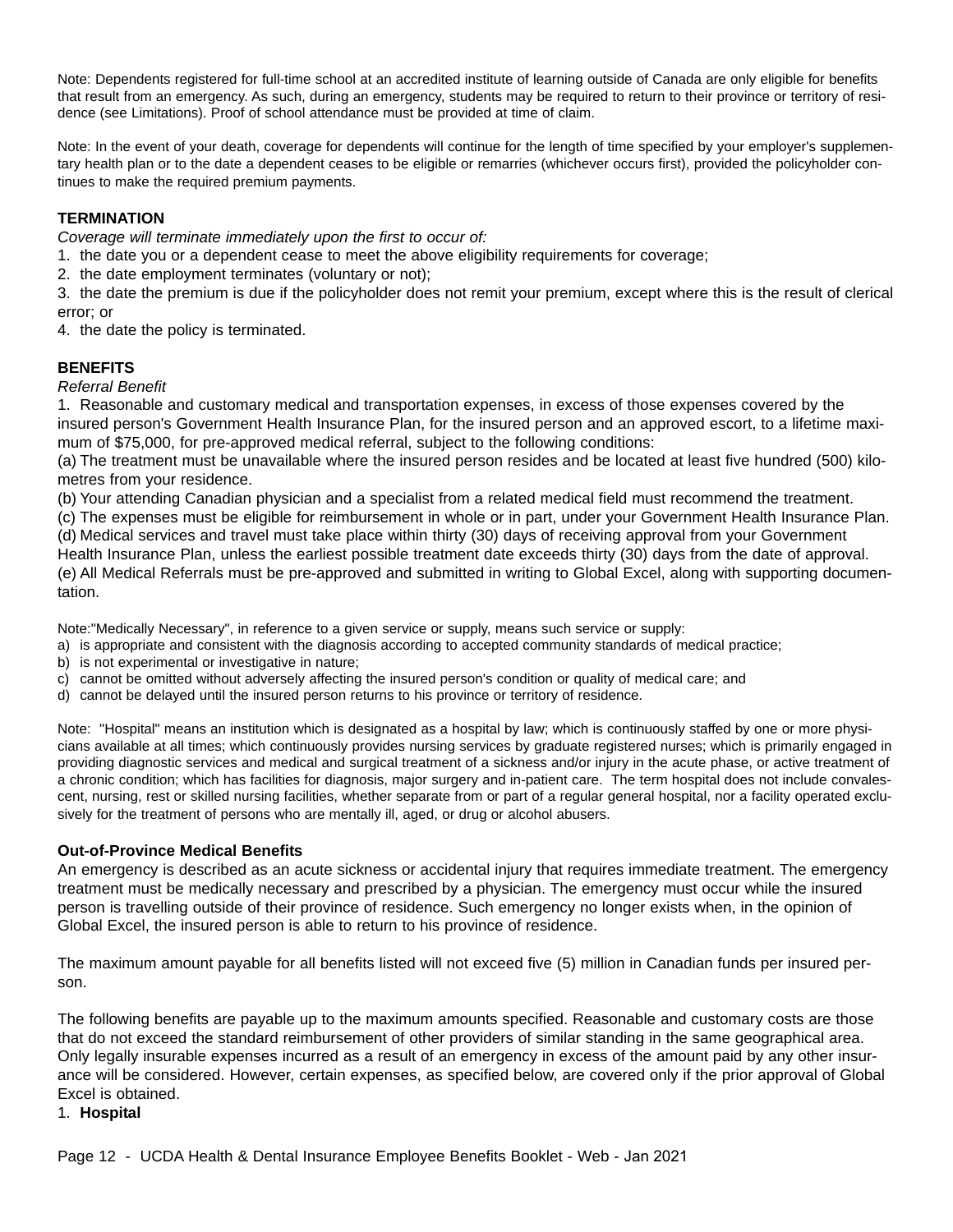a) Room and board costs up to the private room rate charged by a general public active treatment hospital.

b) The reasonable and customary cost of services provided on an out-patient basis by a general public active treatment hospital.

c) Up to \$250 per hospital stay for out-of-pocket expenses such as telephone charges, television rental and parking. If coverage terminates for any reason during the hospital stay, benefits continue until discharge.

## 2. **Physician**

Charges for treatment by a physician.

## 3. **Doctor Prescribed Treatments/Services/Appliances**

*The prescription benefits are limited to a 30-day supply per prescription, unless the insured person is hospitalized.* a) Prescriptions: Drugs, including injectable drugs and sera, that can only be obtained upon medical prescription, that are prescribed by a physician and that are supplied by a licensed pharmacist when medically necessary for emergency treatment.

b) Lost Prescriptions: The replacement of lost prescription medication when approved in advance by Global Excel, to a maximum of \$250.

c) Diagnostic Services: Laboratory tests and x-rays prescribed by the attending physician that are part of the emergency treatment. Magnetic resonance imaging (MRI), cardiac catheterization, computerized axial tomography (CAT) scans, sonograms or ultrasounds and biopsies must be authorized in advance by Global Excel.

d) Medical Appliances: The reasonable and customary cost of splints, casts, crutches, canes, slings, trusses, walkers or the temporary rental of a wheelchair when authorized in advance by Global Excel.

## 4. **Ambulance Services**

When reasonable and medically necessary, licensed ground ambulance service to the nearest medical facility.

## 5. **Paramedical Practitioners**

The services (including x-rays) of a licensed chiropractor, physiotherapist, podiatrist or osteopath, to a maximum of \$500 per practitioner listed above, per emergency, when approved in advance by Global Excel.

## 6. **Nursing Care**

The services of a nurse, when prescribed by a physician and while hospitalized, to a maximum of \$5,000 per insured person, per emergency, when approved in advance by Global Excel. Note: A doctor visit to have the replacement prescription prescribed is eligible if arranged and approved in advance by Global Excel. Note: A professional nurse is a graduate registered nurse, licensed practical nurse, or registered nursing assistant.

## 7. **Dental Treatment**

a) Treatment of Dental Accidents: Up to \$2,000 per insured person for emergency dental treatment to repair natural, vital and sound teeth or permanently attached artificial teeth provided the injury was caused by an external, accidental blow to the mouth or face. The insured person must consult a physician or dentist immediately following the injury. An accident report is required from a physician or dentist for claims purposes.

b) Treatment of Dental Pain: Up to \$300 per insured person for the relief of acute dental pain, excluding services related to crowns, root canals or temporomandibular joint dysfunction (TMJ), when treatment is rendered at least five hundred (500) kilometres outside the insured person's province of residence. Note: Dental treatment must begin during the coverage period and be completed prior to the return to the province or territory of residence.

## 8. **Medical Evacuation**

When approved and arranged in advance by Global Excel:

a) air ambulance to the nearest appropriate medical facility or to a Canadian hospital for immediate emergency treatment; or

b) transport on a licensed airline with an attendant (where required) to return the insured person to his province or territory of residence for immediate emergency treatment.

## 9. **Return of Travel Companion**

If an insured person is returned to his province or territory of residence under the Medical Evacuation benefit or the Return of Deceased benefit, the insurer will reimburse the cost of a single one-way economy airfare for a travel companion to return to Canada, when approved in advance by Global Excel. Note: A travel companion is any person who accompanies the insured person on the trip, who shares accommodation or transportation with the insured person and who has paid such accommodation and transportation in advance of departure.

## 10. **Family/Friend Hospital Visit**

When approved in advance by Global Excel, a single round-trip economy airfare from Canada, plus up to \$150 per day to a maximum of \$3,000, for the cost of meals and commercial accommodation for one person to:

a) be with the insured person if the insured person is travelling alone and has been hospitalized as the result of an emergency. To be payable, this benefit requires that the insured person eventually be hospitalized as an in-patient for at least three (3) consecutive days outside his province or territory of residence and that the attending physician provide written certification that the situation was serious enough to warrant the visit; or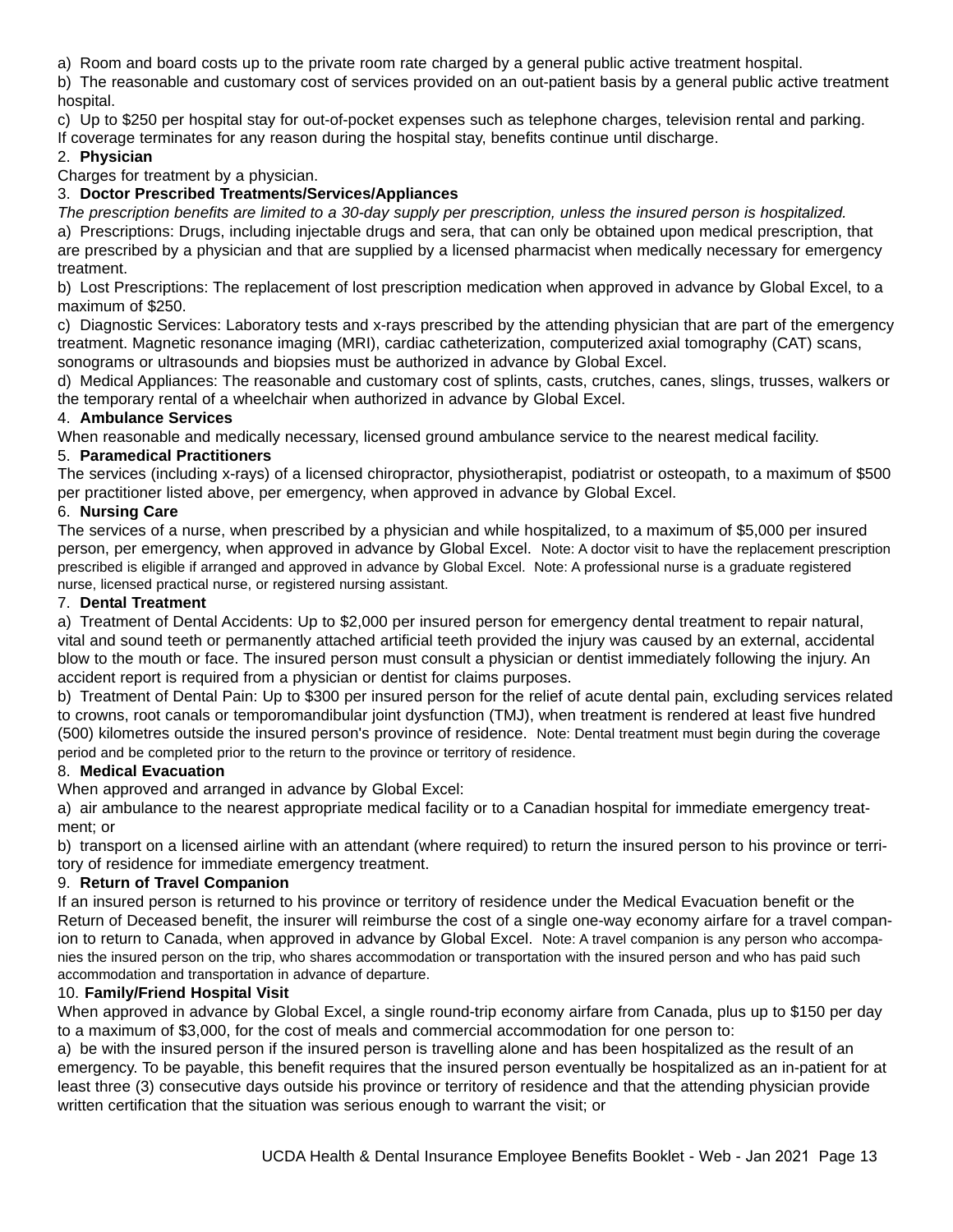- b) identify the deceased insured person prior to the release of the body, where necessary.
	- The insurer will only reimburse covered expenses evidenced by original receipts.

## 11. **Child Care**

When approved in advance by Global Excel, to a maximum of \$5,000 per trip for one of the following child care assistance benefits:

a) Economy class airfare for the return of dependent children who are under sixteen (16) years of age in the event you or your spouse is hospitalized as a result of an emergency. Where necessary, arrangements will include provision for an escort for the children; or

b) The cost of caregiver services (other than a relative) for dependent children who are under sixteen (16) years of age in the same location where you or your spouse is hospitalized as a result of an emergency; or

c) The cost of caregiver services (other than a relative) for dependent children who are under sixteen (16) years of age in their home province or territory of residence when left unattended due to an emergency involving you or your spouse while travelling.

## 12. **Return of Vehicle**

Up to \$5,000, if neither the insured person, nor someone travelling with him, is able to operate the insured person's vehicle, whether owned or rented, during the trip, due to sickness and/or injury. Arrangements and payment will be made for the return of the vehicle to the home of the insured person in his province or territory of residence or the nearest appropriate rental agency when approved and/or arranged in advance by Global Excel. The insurer will only reimburse covered expenses evidenced by original receipts. Exclusion: Benefits will only be payable for a single person to return the vehicle. This benefit does not cover wages lost by the person driving your vehicle.

## 13. **Meals and Accommodation**

Up to \$150 per day, to an overall maximum of \$3,000 per trip, per insured person, for the cost of commercial accommodation and meals when a trip is extended beyond the last day of the scheduled trip due to sickness and/or injury suffered by a travel companion. This benefit must be authorized in advance by Global Excel. The fact that a travel companion is unable to travel must be certified by the attending physician and the claim must be supported with original receipts from commercial organizations. Note: A travel companion is any person who accompanies the insured person on the trip, who shares accommodation or transportation with the insured person and who has paid such accommodation and transportation in advance of departure.

## 14. **Return of Deceased**

Up to \$5,000 towards the cost of preparation and transportation of the deceased insured person to his province or territory of residence, in the event of death due to a sickness and/or injury. In the case of cremation and/or burial at the place of death of the insured person, this benefit is limited to \$2,500. The cost of the casket or urn is not covered.

## **EMERGENCY INCIDENTAL BENEFITS**

## 1. **Alternate Transportation**

When approved in advance by Global Excel, to a maximum of \$5,000, if, while travelling, the insured person(s) private vehicle is stolen or rendered inoperable due to an accident, the cost of one way economy airfare(s) will be provided to the insured persons to return to their province of residence. To file a claim, the insured person must supply an official police report of the loss or accident.

## 2. **Trip Cancellation**

The cost of trip cancellation to a maximum of \$5,000 per insured person per trip for any of the following occurrences that prevent an insured person from departing on a scheduled trip. To be payable, the prepaid travel arrangements must be cancelled prior to the scheduled departure date. Only the expenses that are non-refundable on the date of the event forcing cancellation shall be considered for the purpose of the claim. The insured person must contact Global Excel and the supplier of his travel services on the day the event occurs or the next business day to advise of the cancellation. A trip may be cancelled due to one of the following:

a) Death, emergency hospitalization due to sickness or injury, or quarantine of an insured person, a travel companion, an immediate family member, a travel companion's immediate family member, a business partner, a key employee, a caregiver or the host at trip destination. To file a claim, the insured person must supply supporting medical records, or a death certificate.

b) A new formal notice issued by the Canadian Government prior to the date of departure, warning Canadian residents not to travel to a specific region of any country that is part of the trip.

c) The insured person is summoned to perform jury duty or subpoenaed as a witness in a case. This applies only when the trial is scheduled to be heard during the scheduled trip dates and the summons or subpoena is received after the travel arrangements were purchased. This must be substantiated by court documents.

## 3. **Baggage Insurance**

The cost of replacement of an insured person's luggage to a maximum of \$1,000 per insured person per trip due to theft, damage or loss by a bus, taxi, train, boat, airplane or other vehicle which is licensed, intended and used to transport

Page 14 - UCDA Health & Dental Insurance Employee Benefits Booklet - Web - Jan 2021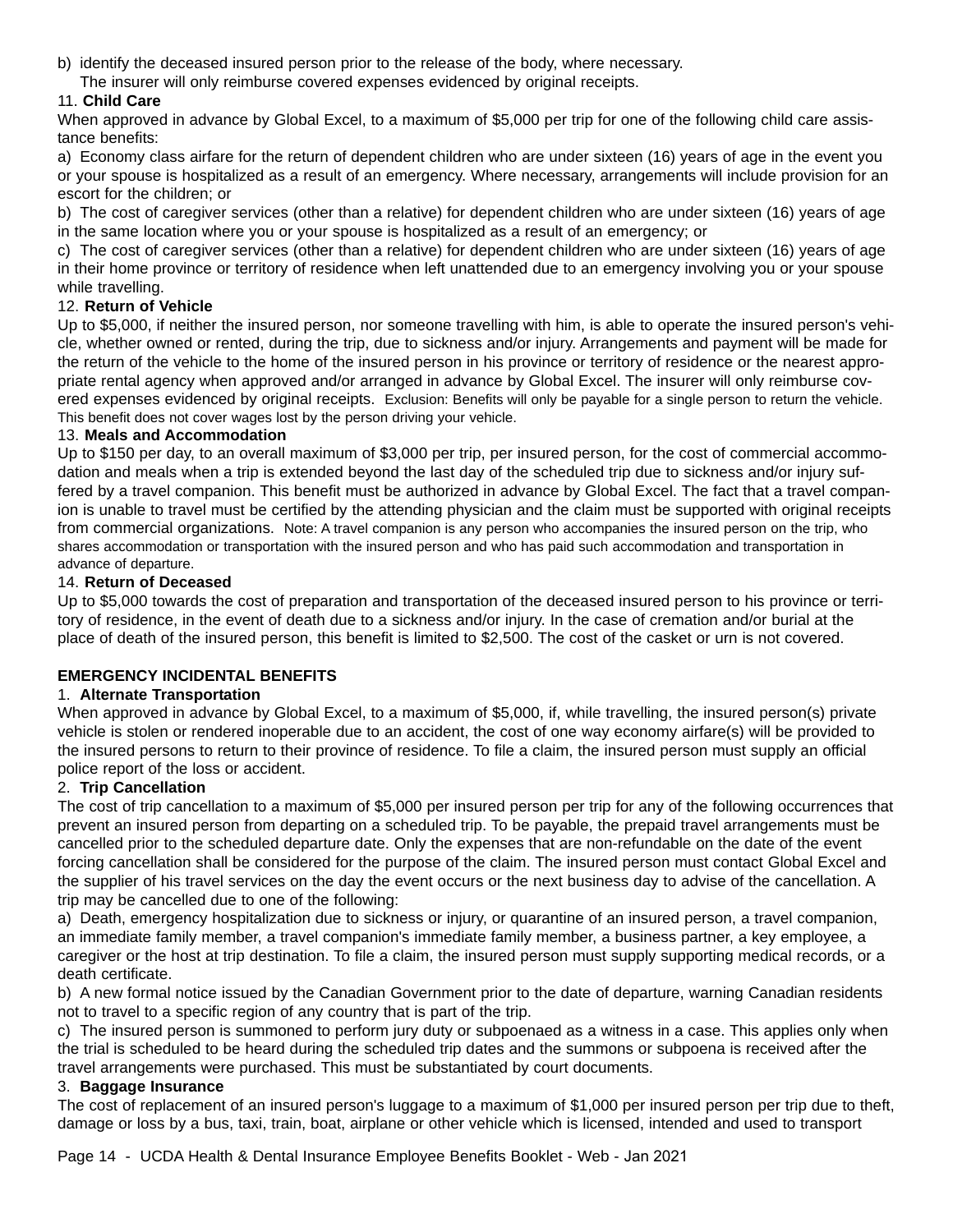paying passengers. Reimbursement will be limited to the actual cash value or the maximum specified, whichever is less, with respect to any one item or set of items. Exclusion: Baggage insurance does not cover: animals, cash, securities, credit cards and any other negotiable instruments, luggage not checked, luggage held seized, quarantined or destroyed by customs or any other government agency.

#### 4. **Business Expenses**

Business expenses to a maximum of \$1,000 per insured person per trip for the temporary use or rental of a computer or portable phone in the event of theft provided such use or rental is required in connection with the business, trade or professional occupation of the insured person.

Original receipts and a police report are required for reimbursement.

## **TRAVEL ASSISTANCE BENEFITS**

Global Excel is available to take your calls 24 hours a day, 7 days a week. No matter where you travel, professional assistance personnel are ready to take your call. Global Excel can also provide you with Canada Direct instructions and codes so that you only deal with Canadian telephone operators.

#### **Medical Assistance Services**

*Global Excel will:*

- 1. Assist in locating an appropriate physician, clinic or hospital;
- 2. Confirm coverage and arrange direct billing with the hospital or physician;
- 3. Monitor and supervise medical treatment and keep the family informed;
- 4. Arrange for approved transportation of a family member to the patient's bedside;
- 5. Arrange to transport the patient home, if medically permissible.

Note: Immediate family members are limited to: spouse, son, daughter, father, mother, brother, sister, stepson, stepdaughter, stepfather, stepmother, father-in-law, mother-in-law, son-in-law, daughter-in-law, brother-in-law, sister-in-law, grandson, granddaughter, grandfather, or grandmother.

#### **General Assistance Services**

*Global Excel will:*

- 1. Provide emergency response in most major languages;
- 2. Assist in contacting your family, business partner or family physician;
- 3. Arrange for the transmission of urgent messages to family members or business partners;
- 4. Assist in the event of lost passports or airline tickets;
- 5. Coordinate claims submission and negotiate health care provider discounts;
- 6. Coordinate claims processing with government health plans.

#### **EXTENSION OF COVERAGE**

An automatic seventy-two hour (72-hour) extension of coverage will be granted to insured persons who have not reached the termination age, if scheduled return is delayed due to:

1. a medical emergency or the insured person being hospitalized on the last day of coverage. The coverage of the insured person will remain in force for as long as the insured person is hospitalized and the 72-hour extension commences upon release from hospital;

2. a late train, boat, bus, plane or other vehicle in which an insured person is a passenger (including by reason of inclement weather);

3. the private vehicle in which the insured person is travelling is involved in a traffic accident or mechanical breakdown.

To file a claim incurred after your original scheduled return date, you must supply proof of the event resulting in your delayed return.

Note: Whenever possible, Global Excel will instruct the hospital, clinic or physician to bill the insurer directly and arrange direct payment of covered expenses.

Note: Global Excel will ensure you receive the necessary claim forms and will answer any questions regarding your claim, the standard verification procedures and/or the way the policy benefits are administered.)

#### **LIMITATIONS**

1. Benefits are payable for expenses incurred only during the period the contract is in force.

2. You must contact Global Excel and your supplier of travel services on the day the event forcing trip cancellation occurs or the next business day to advise them of the cancellation. Failure to notify Global Excel may limit the benefits payable to you.

3. If you incur expenses without prior approval from Global Excel, reimbursement may be limited to the reasonable and customary costs for any treatment received. You will be responsible for paying any difference between the amount incurred and the reasonable and customary costs.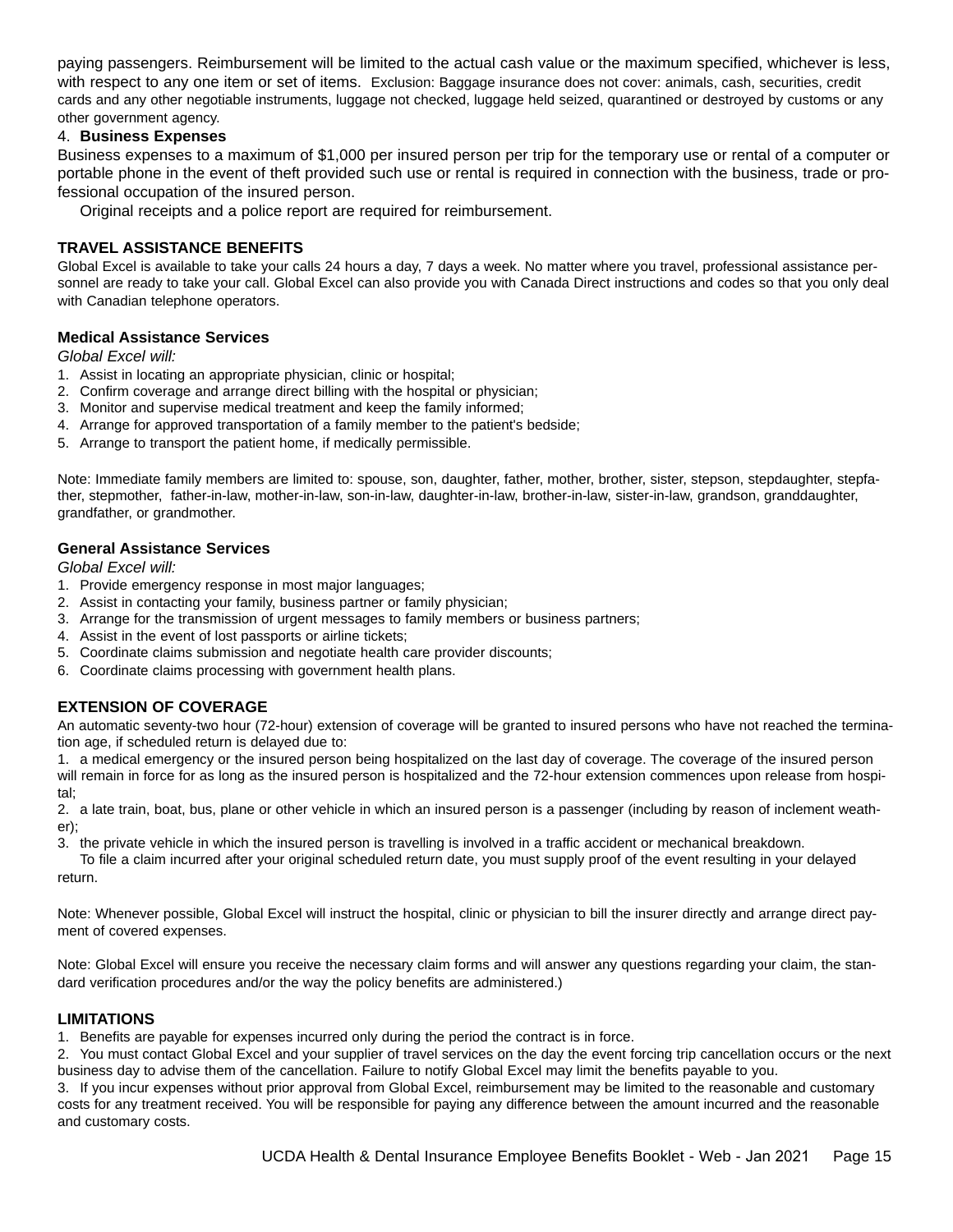4. Global Excel reserves the right to limit the benefits payable, or may not accept liability for hospitalization and related services if the assistance centre is not contacted within twenty-four (24) hours of admission. Failure to contact the assistance centre may result in the payment of medical expenses being denied or delayed.

5. During an emergency, whether prior to admission or during a covered hospitalization, Global Excel reserves the right to transfer the insured person to another hospital or return the insured person to their province or territory of residence. Refusal to comply with the transfer request will absolve the insurer of any further liability related to the emergency.

6. Once the insured person is deemed medically stable to return to Canada (with or without medical escort) either in the opinion of Global Excel or by virtue of discharge from a medical facility, the emergency will be deemed to have ended, whereupon any further consultation, treatment, recurrence or complication related to the emergency will no longer be eligible for coverage under this policy. 7. Neither Global Excel nor the insurer shall be responsible for the availability, quality or results of any medical treatment or trans-

portation or the failure of the insured person to obtain medical treatment.

Note: A medical condition is considered stable if:

• There has been no new diagnosis, treatment or prescribed medication;

• There has been no change in treatment or change in medication, including the amount of medication to be taken or how often it is taken.

- There have been no new symptoms, more frequent symptoms or more severe symptoms;
- There have been no test results showing deterioration;

z There has been no hospitalization or referral to a specialist (made or recommended) and test results or further investigations for the medical condition must not be pending.

## **EXCLUSIONS**

This policy does not cover losses or expenses caused directly or indirectly, in whole or in part, by any of the following:

1. A trip cancelled due to hospitalization for a pre-existing medical condition if at any time in the ninety (90) days prior to the purchase of the travel arrangements the medical condition was not stable.

2. Any trip booked or commenced contrary to medical advice or after receipt of a terminal prognosis.

3. Treatment or services normally covered or reimbursable under a Government Health Insurance Plan or under other insurance the insured person may have.

4. Treatment or surgery during a trip when the trip is undertaken for the purpose of securing or with the intent of receiving medical or hospital services, whether or not such trip is taken on the advice of a physician (except under the terms of the Referral Benefit).

5. Treatment, surgery, medication, services or supplies that are not required for the immediate relief of acute pain and suffering or that the insured person elects to have provided outside his province or territory of residence when medical evidence indicates that the insured person could return to his province or territory of residence to receive such treatment. The delay to receive treatment in the province or territory of residence has no bearing on the application of this exclusion.

6. Treatment not performed by or under the supervision of a physician, licensed dentist, or a paramedical practitioner.

7. Services or supplies related to any of the following:

a) a general health examination for "check-up" purposes, or routine ongoing care, or related care of a medical condition when the initial emergency has ended (as determined by Global Excel);

b) home health care, chronic care, or the chronic unit of a general hospital, Long Term Care Facility, or nursing home;

c) care in a psychiatric hospital;

d) rehabilitation or ongoing care in connection with drugs, alcohol or any other substance abuse; or non-compliance with any prescribed medical therapy or treatment;

e) a rest cure, health spa, exercise program, weight reduction clinic or travel for health purposes;

- f) experimental drugs (not formally approved by the regulatory bodies in Canada or the U.S.) or investigative services;
- g) vitamins, food supplements and over-the-counter drugs or medicines, whether prescribed or not; or
- h) cosmetic or elective services.
- 8. Services or supplies related to any of the following:

a) a disorder, disease, condition or symptom that is emotional, psychological or mental in nature unless the insured person is hospitalized;

b) suicide (including any attempt thereat) or self-inflicted injury, whether or not the insured person is sane;

c) abuse or overdose of prescribed medication, toxic substances, alcohol or non-prescription drugs;

d) driving a motorized vehicle while impaired by drugs, toxic substances or an alcohol level of more than 80 milligrams in 100 millilitres of blood; or

e) commission of or attempt to commit, directly or indirectly, an illegal act or a criminal act.

9. Participation in and/or voluntary exposure to any risk from: war or act of war, whether declared or undeclared; invasion or act of foreign enemy; declared or undeclared hostilities; civil war, riot, rebellion; revolution or insurrection; act of military power; or any service in the armed forces.

10. Sickness, injury or medical condition suffered or contracted by the insured person in a specific country, region or area for which the Department of Foreign Affairs and International Trade of the Canadian Government has issued a travel advisory or formal notice, before the insured person's departure date, advising Canadians not to travel to that specific country, region or area.

If the Canadian Government issues a travel advisory or formal notice to leave that specific country, region or area, after the insured person's departure date, coverage for sickness, injury or medical condition is limited to a period of 10 days from the date the advisory was issued, or to a period that is reasonably necessary to safely evacuate the country, region or area. In this exclusion,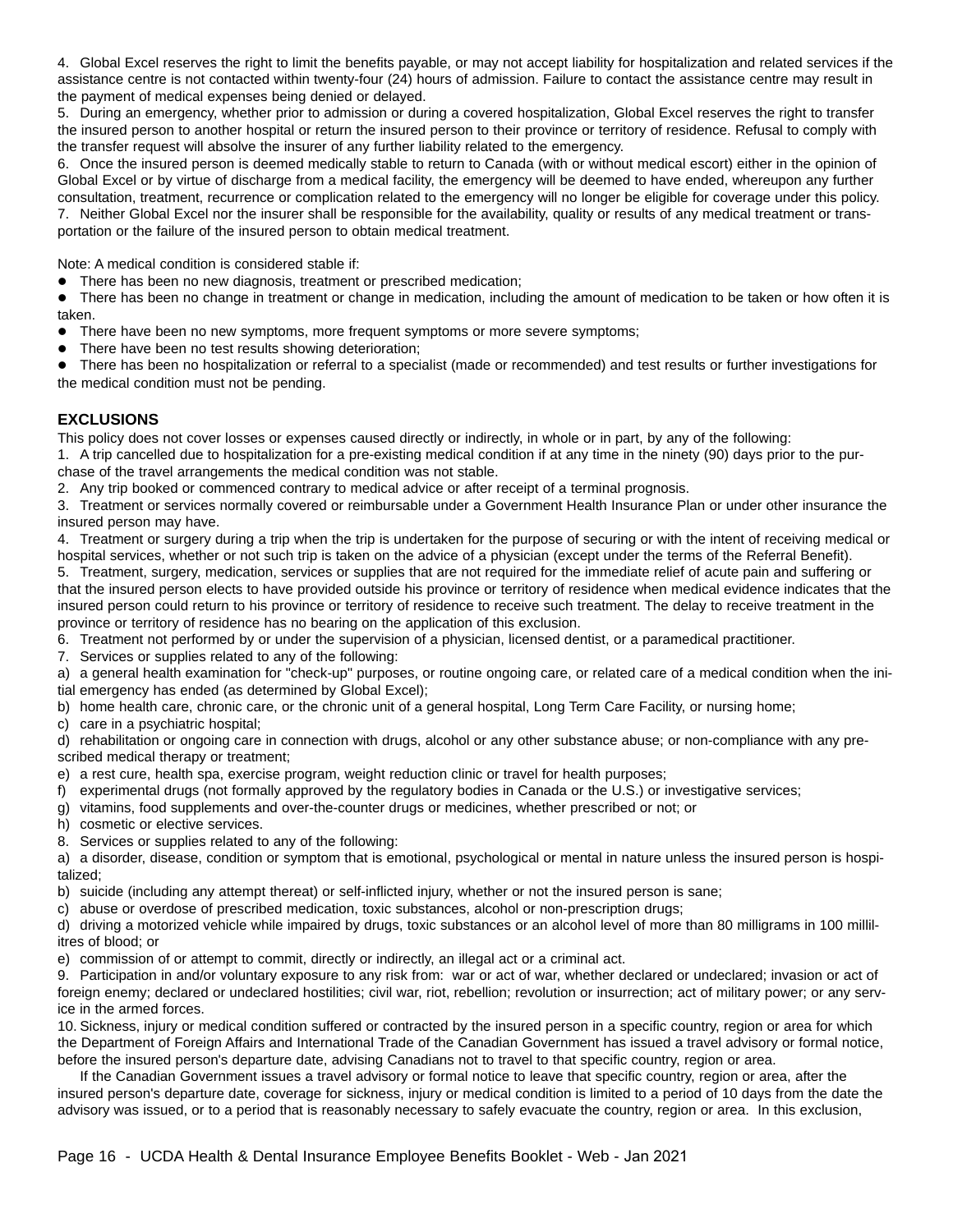"sickness, injury or medical condition" means any sickness, injury or medical condition that is attributable to the reason for which the travel advisory or formal notice was issued or any complications arising therefrom.

11. Treatment, hospitalization or expenses caused by:

a) participation in any sport as a professional athlete (person who engages in an activity as one's main paid occupation);

b) participation in any competitive motorized sporting events, racing or speed contests;

c) scuba diving (unless you hold a basic SCUBA designation from a Canadian certified school), hang gliding, rock climbing, paragliding, skydiving, parachuting, bungee jumping or mountaineering; or

d) a flight accident unless the insured person is riding as a fare paying passenger on a commercial airline or charter aircraft with a seating capacity of six people or more.

12. Treatment or hospitalization of mother or child as a result of:

a) pregnancy, miscarriage, childbirth or complications of any of these conditions occurring in the eight (8) weeks before or after the expected delivery date; or

b) a pregnancy being deemed a high risk pregnancy by a physician, at any time; or

c) induced abortion.

13. Dental Services related to crowns, root canals or temporomandibular joint dysfunction (TMJ).

14. Baggage insurance does not cover: animals, cash, securities, credit cards and any other negotiable instruments, luggage not checked, luggage held seized, quarantined or destroyed by customs or any other government agency.

Exceptions: the routine adjustment of Coumadin, Warfarin, insulin or oral medication to control diabetes (as long as they are not newly prescribed or stopped) and a change from a brand name medication to a generic brand medication (provided that the dosage is not modified.)

Note: A high risk pregnancy is one in which any cause places the mother, the developing fetus, or both at risk and the mother is on leave from her regular employment in order to reduce or avoid such risk.

Note: All coordination follows the Canadian Life and Health Insurance Association guidelines.

#### **GENERAL PROVISIONS**

#### 1. Other Insurance

If other insurance exists, the insurer will pay covered expenses only in excess of those covered by that other insurer or other responsible party. This includes insurance from credit cards, private or public health plans, private or provincial auto plans, or any other insurance, whether collectable or not, which provides some or all of the benefits and coverage provided under this policy.

If, however, the other insurance is also "excess only", the covered expenses will be coordinated so that payment from all benefit plans (group, individual or government) does not exceed 100 percent of the eligible expense.

#### 2. Co-ordination of Benefits

If you have similar group benefits through any other insurer, the amount payable through this plan shall be coordinated so that payment from all benefit plans (group, individual or government) does not exceed 100 percent of the eligible expense.

When both plans include the co-ordination of benefits provision, expenses should be submitted to the plan that covers the person as an employee first. For dependent children, expenses should first be submitted to the plan of the spouse whose birthday falls first in the year.

#### 3. Subrogation

If an insured person suffers a loss covered under this policy, the insurer is granted the right from the insured person to take action to enforce all the insured person's rights, powers, privileges, and remedies, to the extent of benefits paid under this policy, against any person, legal person or entity which caused such loss. Additionally, if "no fault" benefits or other collateral sources of payment of medical expenses are available to the insured person, regardless of fault, the insurer is granted the right to make demand for, and recover, those benefits. If the insurer institutes an action it may do so at its own expense, in the name of the insured person, and the insured person will attend at the place of loss to assist in the action, in addition to providing the insurer all information, cooperation and assistance as the insurer may reasonably require. If the insured person institutes a demand or action for a covered loss, the insured person shall immediately notify the insurer so that the insurer may safeguard its rights.

Notwithstanding any provisions in this policy to the contrary, the insurer's rights under this paragraph shall be governed by the laws of the state, province, or district where the loss occurs, or where benefits under this policy are paid.

The insured person shall take no action after a loss that will impair the rights of the insurer set forth in this paragraph and shall do all such things as are necessary to secure such rights.

4. Examination of the Policy

The policy, including any endorsements, will be kept at the office of the policyholder. You may request to consult the policy during the regular business hours of the policyholder.

5. Evidence of age

The insurer reserves the right to request proof of age of any insured person.

#### **CLAIMS**

Your benefit plan permits direct payment to providers. Whenever possible Global Excel will arrange for direct billing with providers, and you may choose to assign benefits to the provider of the service (hospital, clinic, physician). To facilitate direct billing be sure to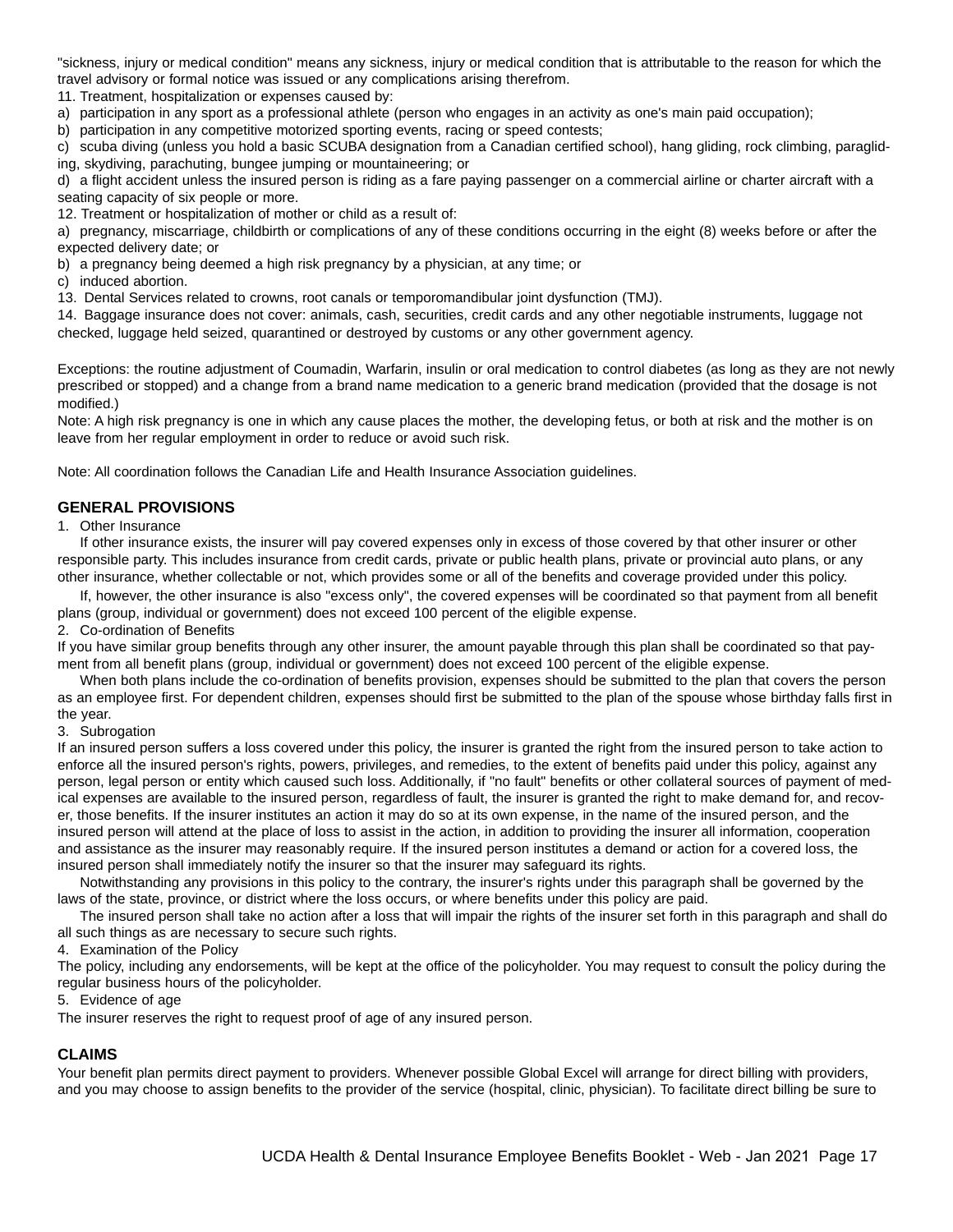present your medical assistance card to the provider.

Claims submitted directly must include all original receipts and a completed claim form including the following information:

- 1. Your name and complete address;
- 2. Canadian provincial or territorial Government Health Insurance Plan number with its expiry date or version code (if applicable);

3. Claimant's date of birth, name and, if applicable, relationship to you;

4. Proof of the departure date(s) and return date(s);

5. All original prescription drug receipts (not cash register receipts), and/or itemized bills from the medical provider(s) stating the date(s) of the service(s) provided, the diagnosis, all dates and types of treatment, and the name of the medical facility and/or physician;

6. For trip cancellation claims, the original airline tickets, electronic copy of your airline booking if applicable, and/or proof of all requested applicable refunds;

7. For baggage insurance, a report by the police and one of either the hotel manager, tour guide or transportation authorities in whose custody the insured property was at the time of loss, and adequate proof of loss, ownership and itemized value along with a detailed statement.

8. For medical evacuation claims, the unused portion of the insured person's air ticket must be returned to Global Excel.

**Note:** You must sign and return the authorization form to allow Global Excel to recover payment from the Canadian provincial or territorial Government Health Insurance Plan.

**Note:** Covered expenses are the lesser of actual expenses or reasonable and customary charges for the covered services or supplies.

**Note:** Claims must be submitted within 12 months from the date of service to be reimbursed under this plan.

#### **Currency**

All sums in the plan are in Canadian currency unless otherwise indicated. If you have paid a covered expense in a currency other than Canadian currency, you will be reimbursed in Canadian currency at the prevailing rate of exchange on the date that the claim payment is made. This insurance will not pay interest.

#### **Processing and Submission Timeframes**

Settling a medical emergency claim involves several steps. Due to the complexity of travel claims, please allow a minimum of 4-6 weeks for the submission of medical records, itemized invoices, and documentation review. Additional information pertinent to your claim may be required by Global Excel, and it is very important for you to provide requested information in a timely manner.

To facilitate the process, submit claims as soon as possible after the date of service. This significantly increases our ability to obtain any required additional information, and allows us to maximize cost containment attempts. On termination of coverage (for any reason), claims for services incurred prior to the termination date must be submitted within 90 days of the termination date.

#### **CONTACT INFORMATION for Viator Travel Insurance:**

#### **In the event of a TRAVEL emergency, call:**

| Canada/USA, toll free | 1-866-870-1898 |
|-----------------------|----------------|
| Collect               | 1-819-566-1898 |

#### **Trip Cancellation/Baggage Insurance Desk, call:**

| Canada/USA, toll free | 1-877-644-4215 |
|-----------------------|----------------|
| Collect               | 1-819-566-4215 |

#### **To purchase Top-Up coverage, (over 60 days) call:**

Canada/USA, toll free 1-877-832-6025 Collect 1-819-566-2066

#### **For claims, submit documentation to:**

Global Excel Management, Inc. 73 Queen Street Lennoxville, Quebec J1M 1J3

#### **For travel ins. claim status, call during regular business hours:**

Canada, toll free 1-866-870-1898 Collect 1-819-566-1898

Page 18 - UCDA Health & Dental Insurance Employee Benefits Booklet - Web - Jan 2021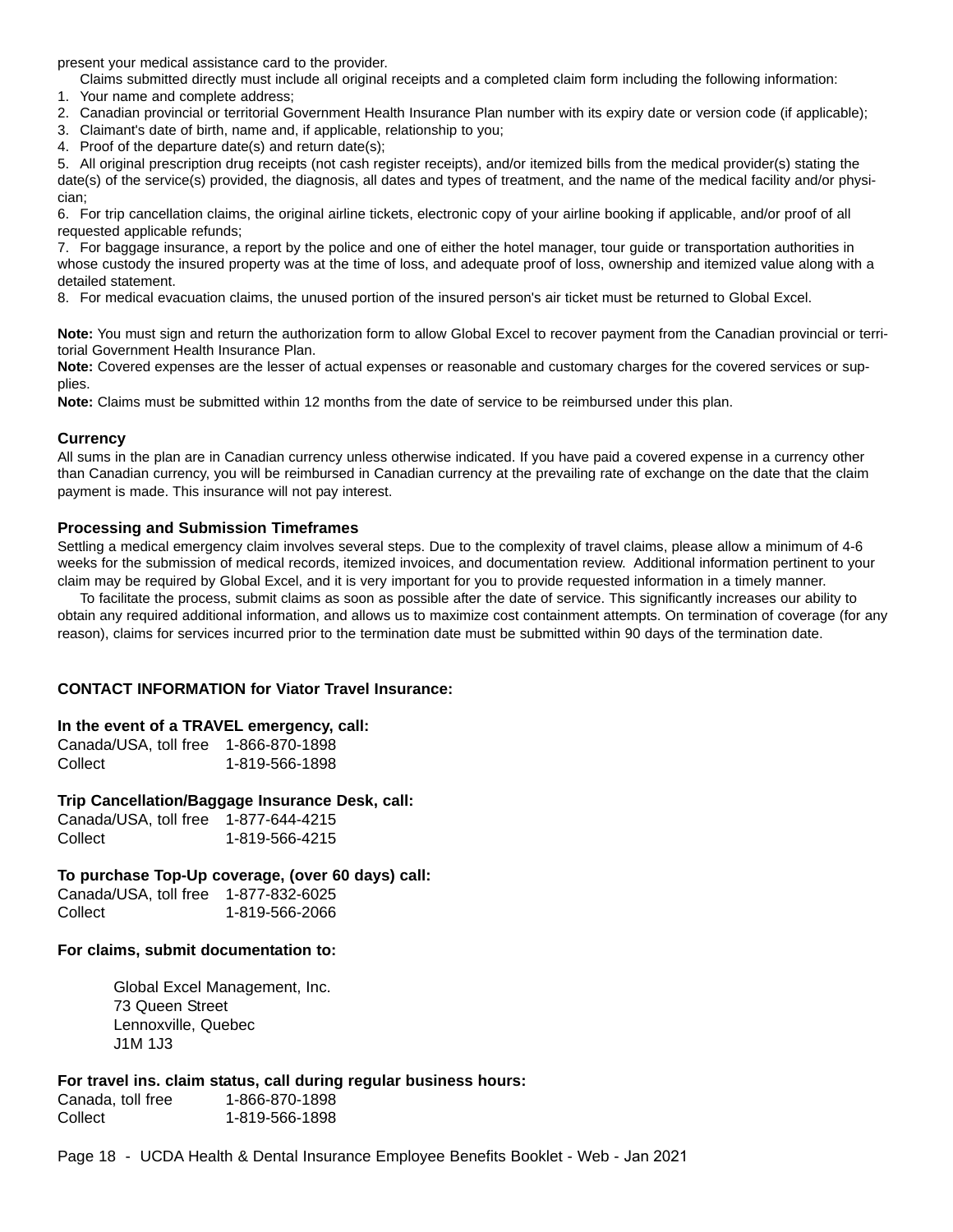*All other inquiries should be directed to your plan administrator.*



*The above is a registered trademark of Global Excel Management Inc., a member of the ETFS Financial Group: the Global Excel logo.*

## **PROTECTING YOUR PRIVACY**

For privacy information, please see www.royalsunalliance.ca, or call 1-800-716-4339.

We at ETFS recognize and respect every individual's right to privacy. When you apply for benefits, we establish a confidential file of your personal information. We use the information to administer the benefit plan under which you are covered. This includes many tasks, such as:

- Determining your eligibility for coverage under the plan;
- Assessing your claims and providing you with payment;
- Managing your claims;
- Verifying and auditing eligibility and claims; and
- $\bullet$  Underwriting activities, such as determining the cost of the plan and analyzing the design options of the plan.

We limit access to information in your file to staff, to persons authorized by us who require it to perform their duties, to persons to whom you have granted access, and to persons authorized by law. We may also exchange information, when necessary to administer the benefit plan, with your health care provider, other insurance and reinsurance companies, and your plan administrator.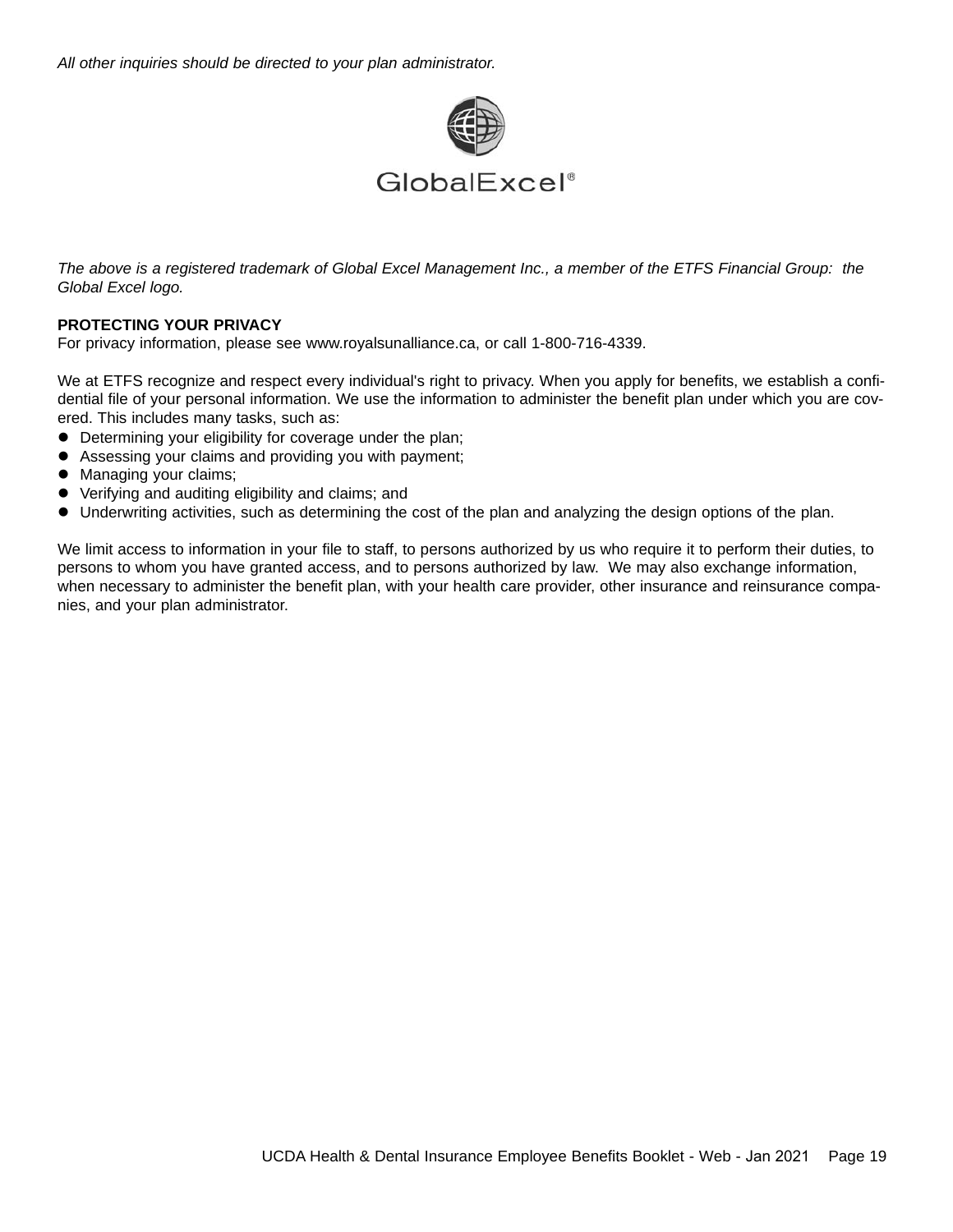## **CRITICAL ILLNESS COVERAGE FOR YOUR SUCCESSFUL RECOVERY AND PEACE OF MIND**

People are living longer lives due to healthier lifestyles and advances in medical science which results in a greater number of people surviving illnesses that were once fatal. While we are beating the odds, an alarming number of Canadians will suffer a critical illness in their lifetime. For example:

- 1 in 2 Canadians will contract some form of Heart Disease
- 1 in 3 Canadians will develop some form of life threatening Cancer
- 1 in 4 Canadians will suffer Kidney Failure
- 1 in 20 Canadians will run the risk of having a Stroke before age 70
- 1 in 500 is the incidence rate for Multiple Sclerosis

But, having survived a critical illness, many people are unable to swiftly return to work and are in need of special medical attention or other care. Until recently, coverage for such unexpected needs just wasn't available and while disability insurance provides income protection, it doesn't adequately provide financial assistance for such expenses as:

- Convalescence
- Lifestyle Changes
- Home Modification
- Supplementary Income
- Home Care
- Pension Supplement
- Dependent Care
- Medical Expenses (not covered by government or private health plans)

ACE INA Life Insurance Group Critical Illness program was developed to address these needs and therefore alleviate some of the stress and financial burden resulting from a critical illness.

## **ELIGIBILITY**

You will be eligible for coverage if you are an active, permanent, full-time employee of the Policyholder working a minimum of 20 hours per week, under age 65.

Coverage can also be purchased by your spouse (legally married or a person who co-habits with you and has been represented as your domestic partner for a period of 1 year or longer in the community in which you reside and continues to be so represented) under age 65 or unmarried dependent children, including step, foster or legally adopted children who are under age 21 or under age 25 if the child is in full-time attendance as a student of an accredited institute of higher learning and who is dependent upon you or your spouse for financial support. A child who is dependent by reason of mental infirmity will also be eligible for coverage beyond the maximum age noted, provided that they are incapable of self sustaining employment and are dependent upon you or your spouse for support and maintenance.

#### INSURED CONDITIONS

- Alzheimer's Disease
- Aorta Surgery
- Benign Brain Tumour
- Blindness
- Cancer
- Coma
- Coronary Artery Bypass Surgery
- Deafness
- Dismemberment
- **Heart Attack**
- Heart Valve Replacement
- Loss of Speech
- Major Organ Failure
- Major Organ Transplant
- Motor Neuron Disease
- Multiple Sclerosis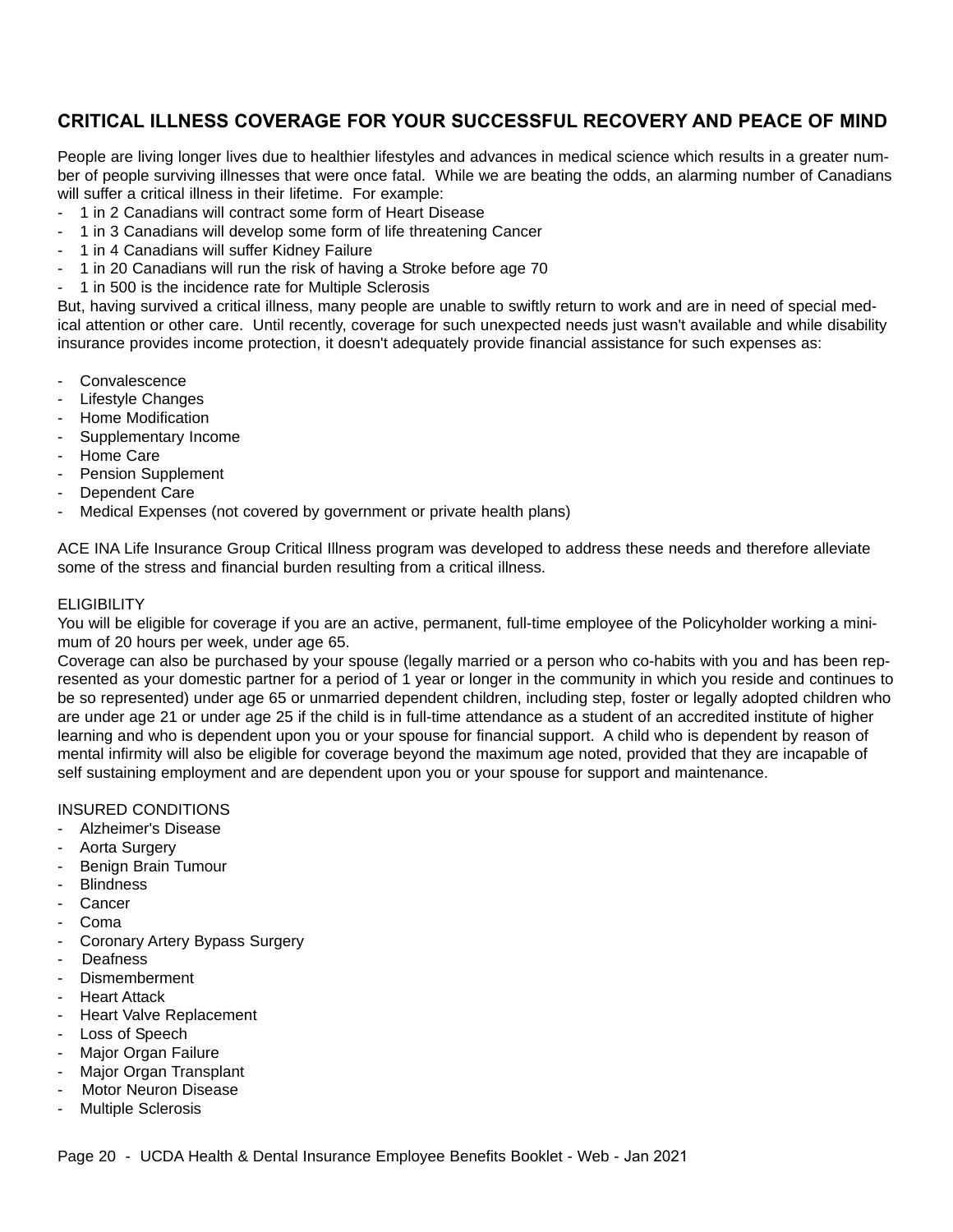- Occupational HIV Infection
- **Paralysis**
- Parkinson's Disease
- Severe Burns
- **Stroke**

## ADDITIONAL BENEFITS

- Ductal Carcinoma in situ (DCIS) Benefit
- Early Stage Prostate Cancer (T1a or T1b) Treatment
- Hip or Knee Replacement Surgery
- Loss of Independence Benefit
- Second Event Benefit

## **BENEFITS**

Mandatory Coverage

You will be covered for a flat amount of \$5,000. This is in addition to any group critical illness coverage you may have in force.

## PAYMENT TERMS

If, while coverage is in effect:

a) but only after coverage has been in effect on the Insured Person for a period of 90 days, the Insured Person, is then diagnosed with DCIS or Cancer, or undergoes Early Stage Prostate Cancer (T1a or T1b) Treatment, whether included or excluded in the policy, or if any symptoms or medical problems manifest themselves which, or the persistence or recurrence of which, subsequently results in an investigation leading to the diagnosis of cancer, and the Insured Person survives for a period of 30 days thereafter, ACE INA Life Insurance will pay the principal sum; or

b) the Insured Person, is then diagnosed with Alzheimer's Disease, Benign Brain Tumour, Blindness, Coma, Deafness, Dismemberment, Heart Attack, Loss of Independence, Loss of Speech, Major Organ Failure, Major Organ Transplant, Motor Neuron Disease, Multiple Sclerosis, Occupational HIV, Paralysis, Parkinson's Disease, Severe Burns or Stroke, and the Insured Person survives for a period of 30 days thereafter (180 days for Paralysis), ACE INA Life Insurance will pay the principal sum; or

c) the Insured Person, undergoes Aorta Surgery, Coronary Artery Bypass Surgery, Heart Valve Replacement or Hip or Knee Surgery and the Insured Person survives for a period of 30 days thereafter, ACE INA Life Insurance will pay the principal sum.

## PARTIAL BENEFITS

DUCTAL CARCINOMA IN SITU (DCIS) BENEFIT OR EARLY STAGE PROSTATE CANCER (T1a or T1b) TREATMENT Subject to the terms, conditions and other provisions of the policy, ACE INA Life Insurance will pay the Insured Person 20% of the principal sum up to a maximum of \$20,000 if, while insured, the Insured Person is diagnosed with DCIS or undergoes Early Stage Prostate Cancer (T1a or T1b) Treatment and survive 30 days thereafter.

This benefit is payable only once, without interest. Payment of this benefit reduces the principal sum the Insured Person selected on the Critical Illness enrolment form. Payment of this benefit will represent full and final discharge of all claims under this benefit.

## LOSS OF INDEPENDENCE BENEFIT

Subject to the terms, conditions and other provisions of the policy, ACE INA Life Insurance will pay the Insured Person 25% of the principal sum if, while insured, the Insured Person is diagnosed with Loss of Independence. The Loss of Independence Benefit is payable only once, without interest. Payment of the Loss of Independence Benefit reduces the principal sum the Insured Person selected on the Group Critical Illness enrollment form. Payment of the Loss of Independence Benefit will represent full and final discharge of all claims under the Loss of Independence Benefit.

#### HIP OR KNEE REPLACEMENT SURGERY BENEFIT

Subject to the terms, conditions and other provisions of the policy, ACE INA Life Insurance will pay the Insured Person 10% of the principal sum up to a maximum of \$10,000 if, while insured, the Insured Person undergoes surgery to replace either the hip or the entire knee as defined below (see Definitions).

The Hip or Knee Replacement Surgery Benefit is payable only once, without interest. Payment of the Hip or Knee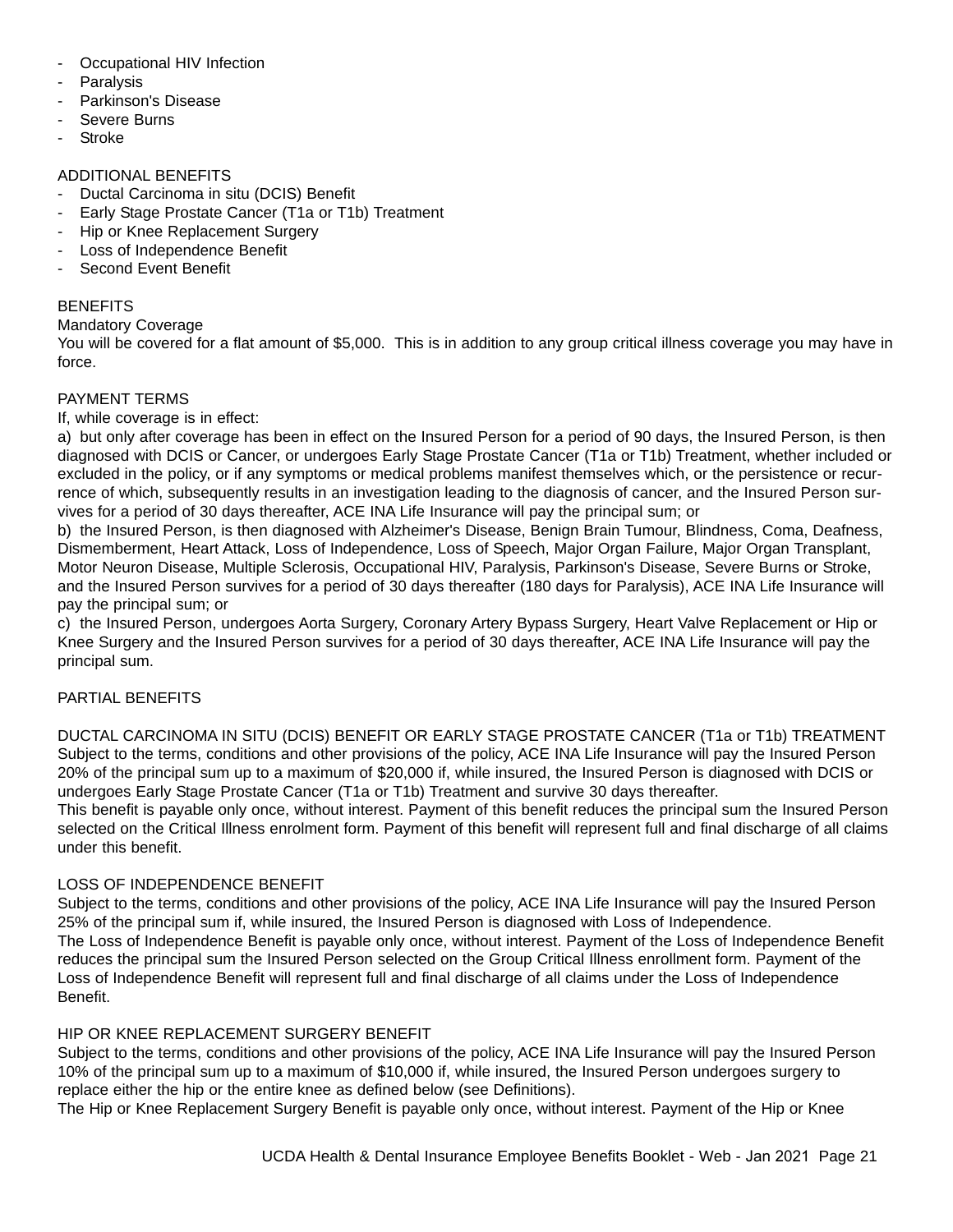Replacement Surgery Benefit reduces the principal sum the Insured Person selected on the Group Critical Illness enrollment form. Payment of the Hip or Knee Replacement Surgery Benefit will represent full and final discharge of all claims under the Hip or Knee Replacement Surgery Benefit.

The Hip or Knee Replacement Surgery Benefit is not payable if the principal sum has already been paid as a result of the Insured Person suffering or undergoing one of the insured conditions.

SECOND EVENT BENEFIT (applicable to Insured Employee only)

If an Insured Person is diagnosed with either of the following:

Category of Conditions

a) Cancer, or

b) Cardiovascular Condition (defined as Heart Attack, Stroke, Coronary Artery Bypass, undergoes Aorta Surgery or Heart Valve Replacement)

for which the Principal Sum has been paid and the Insured Person is thereafter considered (by the treating Physician) fully recovered and has returned to work for a period of at least 90 days and is then diagnosed with another Insured Condition, the Second Event Benefit payable will be equal to the Principal Sum (less any partial payment benefit paid after the first principal sum was fully paid). The Second Event Benefit is subject to the Insured Person surviving 30 days after the diagnosis of such Insured Condition.

In order to be considered an eligible second event condition, the first and second event cannot fall into the same Category of Conditions.

The Second Event Benefit is payable only once. Payment of the Second Event Benefit will represent full and final discharge of all claims under the Second Event Benefit. Following Payment of the Second Event Benefit, coverage under this policy will terminate.

Partial Benefits are not considered an event and therefore are not included in the above definition of Second Event. Any benefit payment made will reduce the amount payable under either a First or Second Event.

## PRE-EXISTING MEDICAL CONDITION PROVISION

If you or your covered dependents suffer a sickness or sustain an injury for which medical advice, consultation, investigation, or diagnosis was sought or received, or for which treatment was required or recommended by a licensed medical practitioner during the 24 months immediately prior to you or your covered dependent's effective date of insurance or prior to any increase in the amount of insurance and, which directly or indirectly causes the specified covered condition to occur within the first 24 months from you or your covered dependent's effective date of insurance or from any increase in the amount of insurance, a benefit will not be payable.

## **DEFINITIONS**

Alzheimer's Disease: means the diagnosis that the Insured Person has Alzheimer's Disease, which is a progressive degenerative disease of the brain. The diagnosis must be supported by medical evidence that the Insured Person exhibits the loss of intellectual capacity resulting in impairment of their memory and judgment, which results in a significant reduction in their mental and social functioning, such that they require permanent daily personal supervision for the activities of daily living. All other dementing organic brain disorders and psychiatric illnesses are excluded from this insured condition definition. A physician who is certified as either a neurologist or a psychiatrist must confirm diagnosis in writing.

Aorta Surgery: means surgery to the aorta that is medically required to treat disease of the aorta and that involves the excision and surgical replacement of the diseased aorta with a graft. The Aortic Surgery must be performed on the prior written advice of a physician certified as a cardiovascular surgeon. Aorta includes the thoracic and abdominal aorta but does not include any of the branches of the aorta.

Benign Brain Tumour: means a benign neoplasm in the brain or meninges with histologic confirmation. Cysts granulomas, malformations of intracranial arteries or veins, and tumours or lesions of the pituitary are specifically excluded. The diagnosis must be confirmed neuro-radiologically by a specialist trained in the interpretation of radiological investigations.

Blindness: means the total and irrecoverable loss of sight in both eyes due to injury or sickness. Corrected visual acuity must be 20/200 or less in both eyes and the field of vision must be less than 20 degrees in both eyes. A physician certified in ophthalmology, must clinically confirm the diagnosis in writing.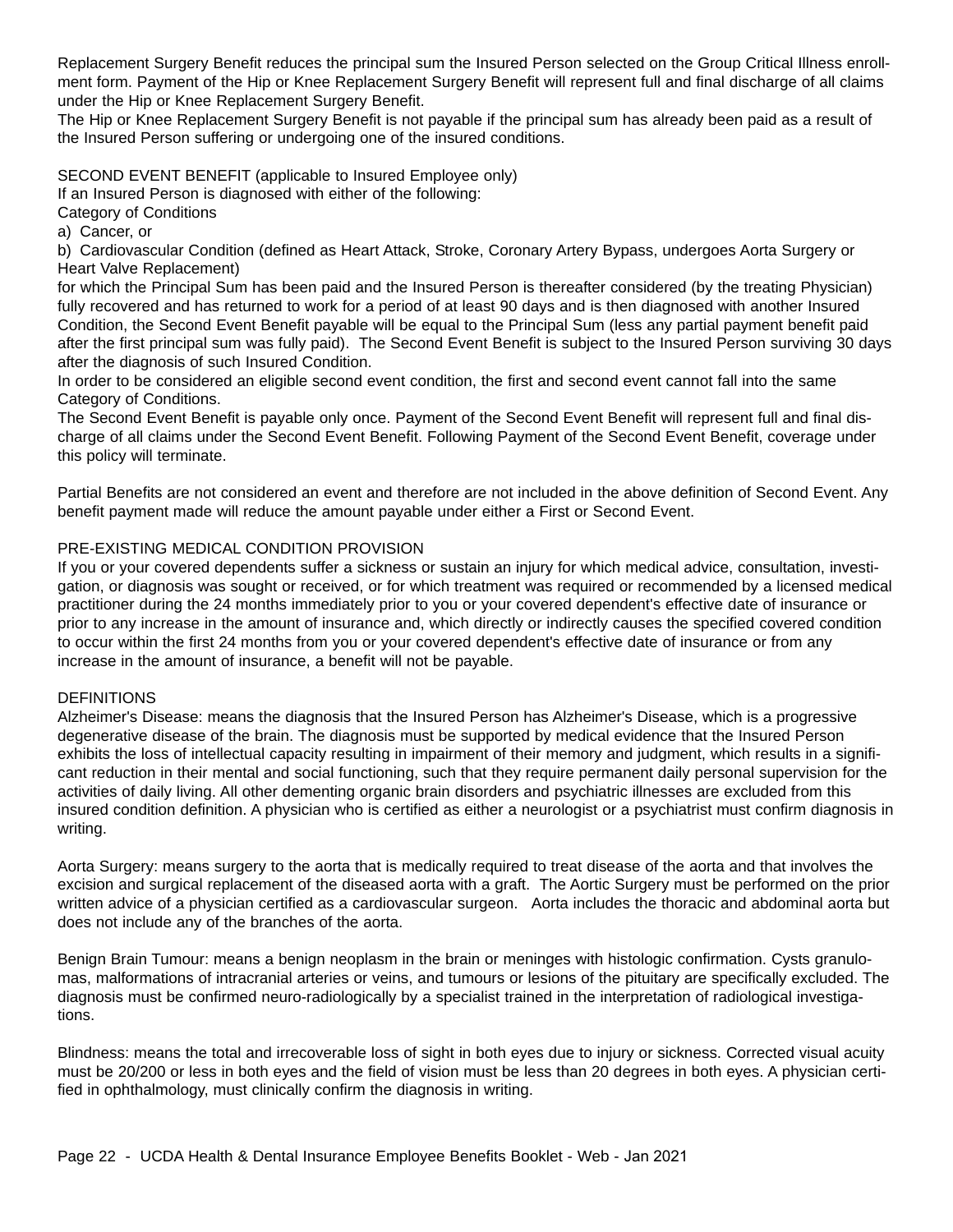Cancer: means a malignant tumor characterized by the uncontrolled growth and spread of malignant cells and invasion of tissue. This includes Leukemia, Hodgkin's Disease and invasive melanoma but does not include:

- Carcinoma in situ

- Kaposi's Sarcoma (or other AIDS related cancers) and cancer in the presence of human immunodeficiency virus (HIV).

- Skin cancer or melanoma that is not invasive and has not exceeded .75 millimeters in depth.
- Prostate cancer diagnosed as T1 N0M0 or equivalent staging.
- A recurrence or metastasis of a cancer which was originally diagnosed prior to the effective date of coverage.

A physician certified as an oncologist must confirm diagnosis in writing.

Coma: means you have been in a state of unconsciousness for a continuous period of at least 96 hours, during which external stimulation produced no more than primitive avoidance reflexes. A physician who is certified as a neurologist must confirm diagnosis in writing.

Coronary Artery Bypass Surgery: means surgery performed by a physician who is certified as a cardiovascular surgeon to correct narrowing or blockage of one or more coronary arteries with bypass grafts. Non-surgical techniques such as balloon angioplasty, laser relief of an obstruction, or other intra-arterial techniques will not be considered to be a covered Critical Illness.

Deafness: means the diagnosis of permanent loss of hearing in both of your ears, with an auditory threshold of more than 90 decibels in each ear. A physician, who is certified as an otolaryngologist must confirm diagnosis in writing. Dismemberment: means a definite diagnosis of the complete severance of two or more limbs at or above the wrist or ankle joint as the result of an accident or medically required amputation. The diagnosis of Loss of Limbs must be made by a Specialist.

Ductal Carcinoma in situ (DCIS): means the diagnosis by a licensed physician, of the presence of ductal carcinoma in situ of the breast, as confirmed by a biopsy. A physician certified as an oncologist must confirm the diagnosis in writing. Early Stage Prostate Cancer (T1a or T1b) Treatment: means the diagnosis must be made by a specialist. No benefit will be payable unless the specialist has recommended one of the following treatments:

- Prostate Surgery
- Radiation Therapy
- Chemotherapy
- Hormone Therapy

Heart Attack: means a definite diagnosis of the death of heart muscle due to obstruction of blood flow, that results in the rise and fall of biochemical cardiac markers to levels considered diagnostic of myocardial infarction, with at least one of the following:

a) heart attack symptoms; or

b) new electrocardiogram (ECG) changes consistent with a heart attack; or

c) development of new Q waves during or immediately following an intra-arterial cardiac procedure including, but not limited to, coronary angiography and coronary angioplasty.

The diagnosis of Heart Attack must be made by a Specialist.

Exclusions: No benefit will be payable under this condition for:

- a) elevated biochemical cardiac markers with a:
- (i) Troponin Level of less than 1
- (ii) CK-Mb Level of less than 4, or

b) ECG changes suggesting a prior myocardial infarction, which do not meet the Heart Attack definition as described above.

Heart Valve Replacement: means undergoing surgery to replace any heart valve with either a natural or mechanical valve. The surgery must be determined to be medically necessary by a Specialist.

Exclusion: No benefit will be payable under this condition for heart valve repair.

Hip or Knee Replacement Surgery: means the insured person has undergone surgery to replace either the hip or the entire knee through the procedures defined below:

- Hip replacement qualifies if the femoral stem is replaced. This procedure is performed in both total arthroplasty and hemiarthroplasty (both monopolar and biopolar)

Knee replacement qualifies if all three compartments of the knee (medial, lateral and patellofemoral compartments) are replaced. This procedure is also known as total knee replacement.

The surgery must be performed by a Specialist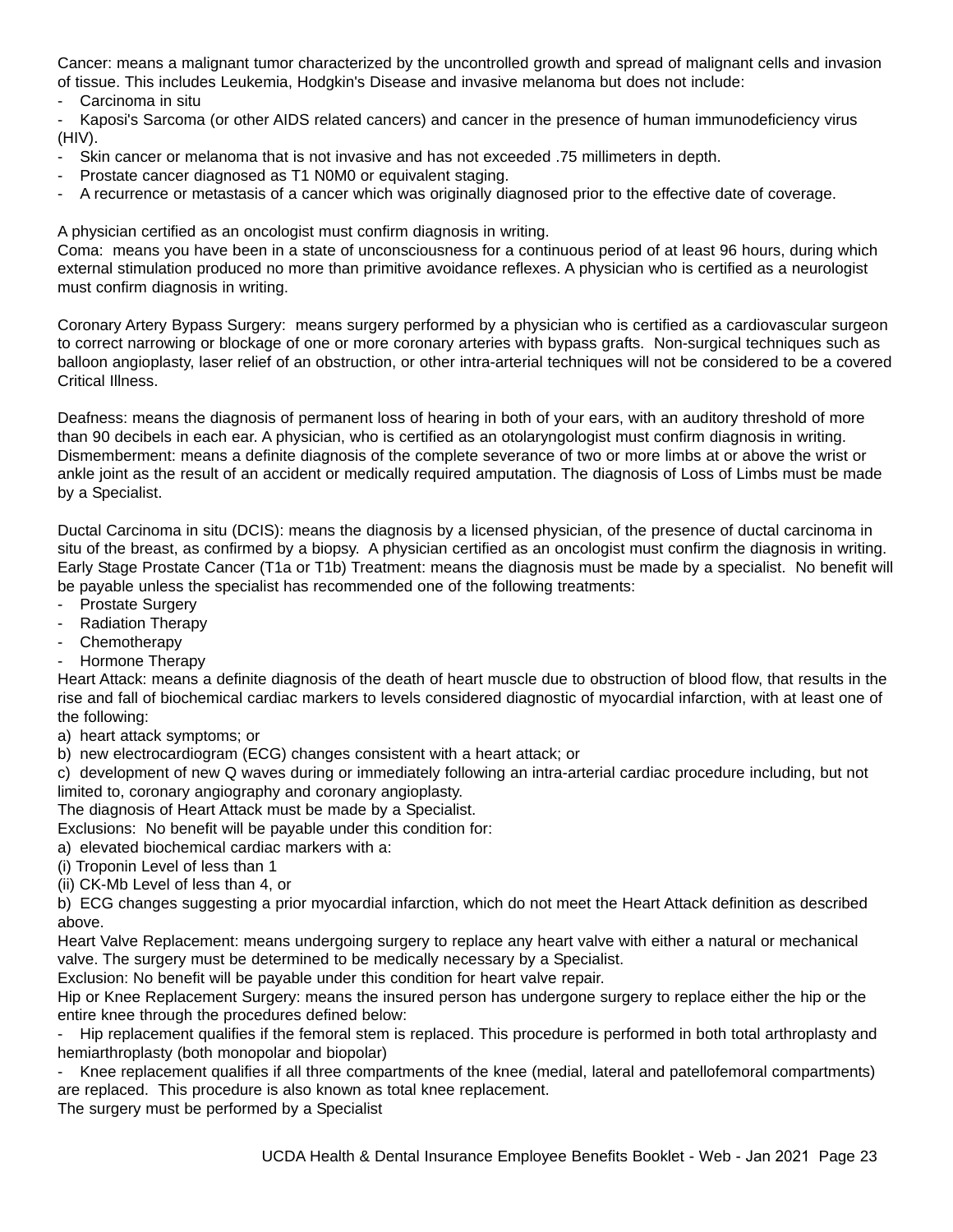Loss of Speech: means the definite diagnosis of the total and irreversible loss of the ability to speak as the result of physical injury or disease, for a period of at least 180 days. The diagnosis of Loss of Speech must be made by a Specialist.

Loss of Independence: means the definitive diagnosis by a licensed physician of either:

- Being totally and permanently unable to perform, by oneself, at least 2 of the 6 activities of daily living or,
- Cognitive impairment.

A mental or nervous disorder without a demonstrable organic cause is not covered. Loss of Independence must persist for at least 90 days from the date of the diagnosis.

Major Organ Failure: means the irreversible failure of the entire heart, entire liver, entire pancreas (pancreatic islet cell transplants are excluded) both lungs, both kidneys or bone marrow, in which the affected organ is unresponsive to any treatment and for which the Insured Person medically required to become enrolled in a recognized Canadian transplant program to become the recipient of a heart, a liver, a pancreas, a lung, or a kidney or to receive a bone marrow transplant.

Major Organ Transplant: means a definite diagnosis of the irreversible failure of the heart, both lungs, liver, both kidneys or bone marrow, and transplantation must be medically necessary. To qualify under Major Organ Transplant, the Insured Person must undergo a transplantation procedure as the recipient of a heart, lung, liver, kidney or bone marrow, and limited to these entities. The diagnosis of the major organ failure must be made by a Specialist.

Motor Neuron Disease: means a definite diagnosis of one of the following:

- Amyotrophic lateral sclerosis (ALS or Lou Gehrig's disease)
- Primary lateral sclerosis
- Progressive spinal muscular atrophy
- Progressive bulbar palsy
- Pseudo bulbar palsy

The diagnosis of Motor Neuron Disease must be made by a Specialist.

Multiple Sclerosis: means the unequivocal written diagnosis by a Physician who is certified as a neurologist confirming at least one of the following:

two or more separate clinical attacks, confirmed by magnetic resonance imaging (MRI) of the nervous system, showing multiple lesions of demyelination; or

- well-defined neurological abnormalities lasting more than 6 months, confirmed by MRI imaging of the nervous system, showing multiple lesions of demyelination; or

- a single attack, confirmed by repeated MRI imaging of the nervous system, which shows multiple lesions of demyelination which have developed at intervals at least one month apart.

Occupational HIV Infection: means a definite diagnosis of infection with Human Immunodeficiency Virus (HIV) resulting from accidental injury during the course of the Insured Person's normal occupation, which exposed the person to HIV contaminated body fluids. The accidental injury leading to the infection must have occurred after the later of the effective date of the policy, the effective date of last reinstatement of the policy, or the Insured Person's effective date of coverage.

Payment under this condition requires satisfaction of all of the following:

a) The accidental injury must be reported to the insurer within 14 days of the accidental injury;

b) A serum HIV test must be taken within 14 days of the accidental injury and the result must be negative;

c) A serum HIV test must be taken between 90 days and 180 days after the accidental injury and the result must be positive;

d) All HIV tests must be performed by a duly licensed laboratory in Canada or the United States of America;

e) The accidental injury must be reported, investigated and documented in accordance with current Canadian or United States of America workplace guidelines.

The diagnosis of Occupational HIV Infection must be made by a Specialist.

Exclusion: No benefit will be payable under this condition if:

- The Insured Person has elected not to take any available licensed vaccine offering protection against HIV; or,
- A licensed cure for HIV infection is available prior to the accidental injury; or,

HIV infection has occurred as a result of non-accidental injury including, but not limited to, sexual transmission and intravenous (IV) drug use.

Paralysis: means the total and irrecoverable loss of function of two (2) or more limbs through neurological damage due to injury or sickness, provided such loss of function continually lasts for 180 consecutive days and such loss of function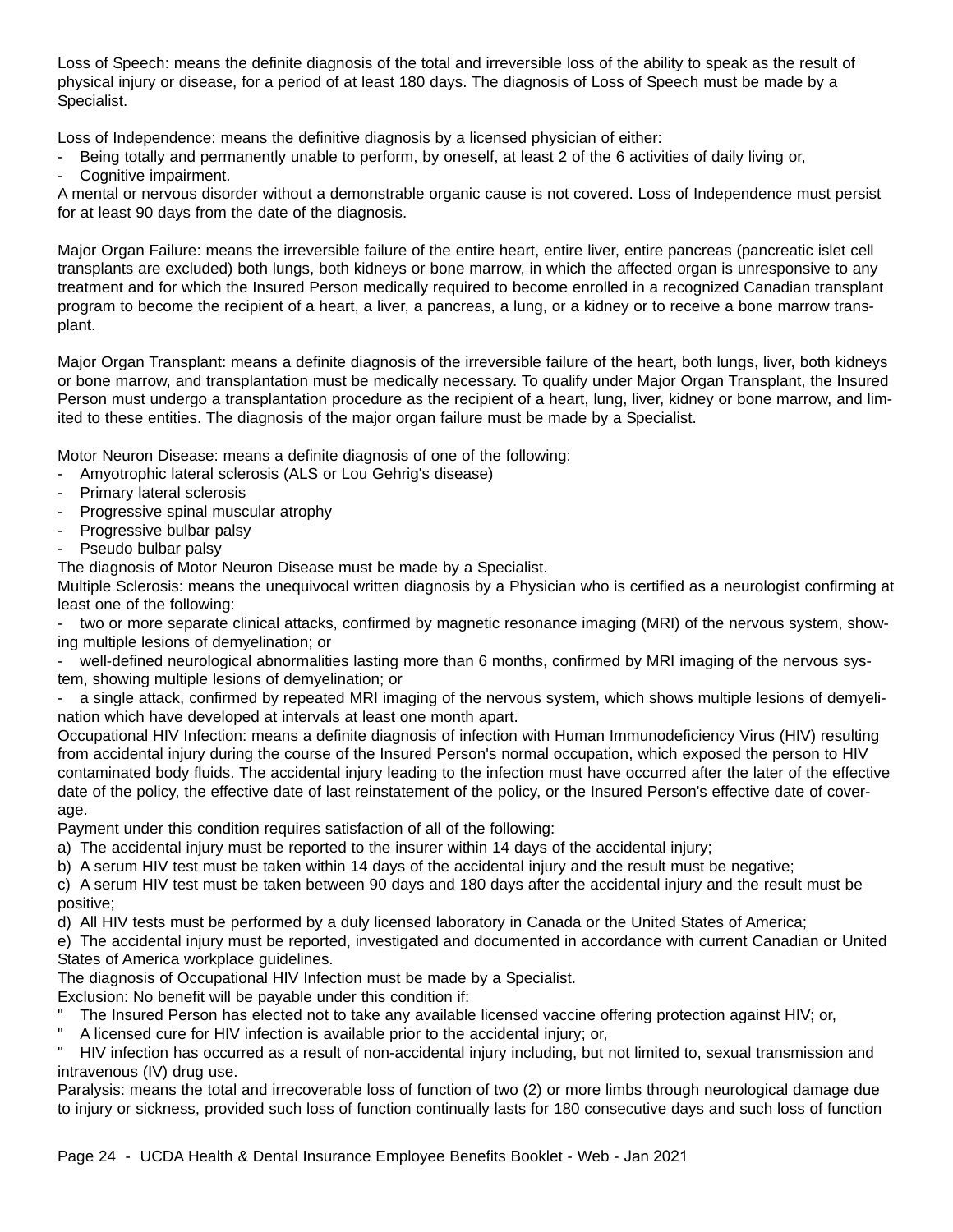is thereafter determined on evidence satisfactory to ACE INA Life Insurance to be permanent. A Physician certified as a neurologist must confirm diagnosis in writing.

Parkinson's Disease: means unequivocal diagnosis of primary idiopathic Parkinson's Disease resulting in the inability to perform 3 of the 6 activities of daily living without assistance. Diagnosis should show signs of progressive impairment and must be confirmed in writing by a physician who is certified as a neurologist.

Severe Burns: means the Insured Person has third degree burns covering at least 20% of the surface area of their body. A physician who is certified as a plastic surgeon must confirm diagnosis of this condition in writing.

Stroke: means that the Insured Person has suffered a cerebrovascular incident, excluding transient ischemic attack (TIA), producing infarction of brain tissue due to thrombosis, hemorrhage from an intracranial vessel or embolization caused by an extracranial source. There must be evidence of permanent neurological deficit persisting for 30 consecutive days, supported by evidence that the deficit is resulting from the Stroke, confirmed in writing by a physician who is certified as a neurologist.

## LIMITATIONS & EXCLUSIONS

The plan does not provide benefits for any of the specified coverages caused directly or indirectly by or resulting from intentionally self-inflicted injury, suicide or any attempt thereat, while sane or insane; declared or undeclared war or any act thereof; injury or sickness, other than one of the specified coverages, even though such injury or sickness may have been complicated by one of the specified coverages; a complication of Human Immunodeficiency Virus (HIV) infection or any variance thereof including AIDS and AIDS Related Complex; the use, existence or escape of nuclear weapons, material or ionizing radiation from or contamination by radioactivity from any nuclear fuel or waste from the combustion of nuclear fuel; the commission or attempted commission by the Insured Person of any act which if adjudicated by a court would be an illegal act under the laws of the jurisdiction where the act was committed; misuse of medication or the abuse of drugs or intoxicants; or a pre-existing medical condition except where coverage has been in effect for a period of 24 months following your or your covered dependent's effective date of coverage.

## CONTINUANCE OF COVERAGE

If the Insured Person is (1) laid-off on a temporary basis, (2) temporarily absent from work due to short-term disability, (3) on leave of absence, or (4) on maternity leave, coverage shall be extended for a period of 12 months following the beginning of any such event subject to continued payment of premium.

## WAIVER OF PREMIUM

If an Insured Person, under age 65, becomes Totally Disabled for 6 consecutive months, while the policy is in force and the Insured Person provides evidence of Total Disability satisfactory to ACE INA Life Insurance, ACE INA Life Insurance will then waive the payment of each premium which falls due with respect to the Insured Person and any insured dependents. Subject to all the terms and conditions of the policy, waiver of any premium as herein provided will continue with respect to the Insured Person until age 65 or earlier termination of the policy. If the Insured Person ceases to be disabled and he/she returns to employment with the Policyholder and is a member of an eligible class, insurance with respect to the Insured Person may be continued upon resumption of premium payments by the Insured Person or the Policyholder.

If after 120 days, an Insured Person receives approval of any Long Term Disability claim provided under a policy of group insurance through the Employer, ACE INA Life Insurance will then waive the payment of each Critical Illness insurance premium subject to the terms stated above.

## Recurrent Disabilities

When an Insured Person becomes Totally Disabled again from the same or related causes within 6 months of cessation of the Waiver of Premiums, then all such recurrences will be considered a continuation of the same disability and ACE INA Life Insurance will waive the 6 month qualification period.

If the same disability recurs more than 6 months after cessation of the Waiver of Premiums, such disability will be considered a separate disability. Two disabilities which are due to unrelated causes are considered separate disabilities if they were separated by a return to work of at least 1 day.

## Termination of Waiver of Premium

Waiver of Premiums will cease on the earliest of:

a) the date the Insured Person ceases to meet the policy's definition of Totally Disabled;

b) the date the Insured Person does not supply ACE INA Life Insurance with appropriate medical evidence as deemed necessary by ACE INA Life Insurance;

c) the date the Insured Person is no longer receiving regular, ongoing care and treatment of a physician appropriate for the disabling condition, as determined by ACE INA Life Insurance;